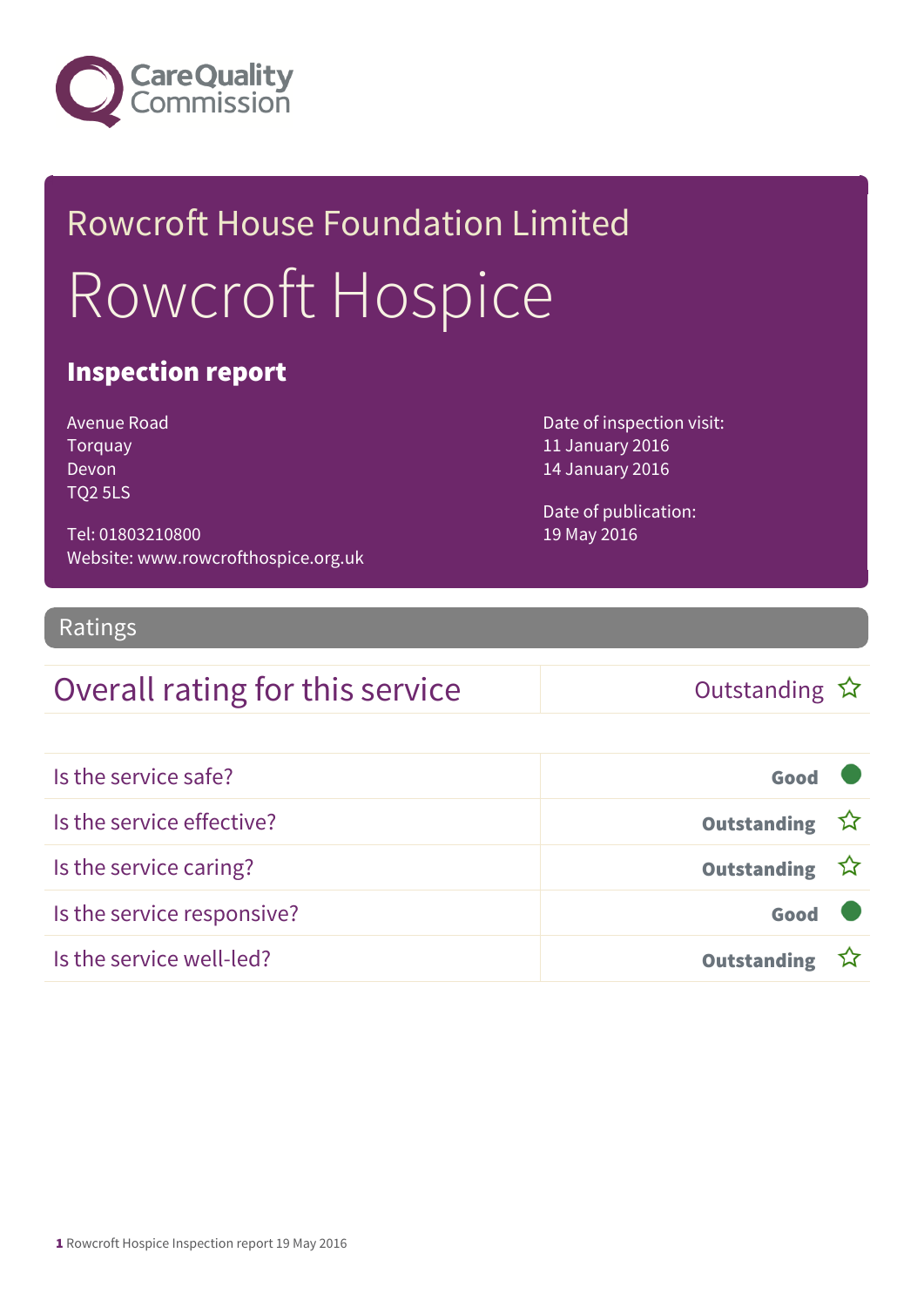### Overall summary

Rowcroft Hospice serves the people of South Devon. They provide palliative and end of life care, advice and clinical support for people with progressive, life limiting illnesses and their families and carers. They deliver physical, emotional and holistic care including bereavement counselling support, a lymphoedema service which provides advice and treatment (for people who experience swellings and inflammations usually of arms and legs), an outpatient service, occupational and creative therapy, complementary and physiotherapy, chaplaincy, social workers and clinical nurse specialists and volunteer services. The hospice inpatient unit can care for up to 17 adults who require symptom control or end of life care. The average length of stay is two weeks. The service provides acute specialist palliative care for people and does not provide a respite service or have longer stay beds. The majority of people are cared for in the community.

The service continuously looked at the local community to see how best they could provide the service. This had resulted in the provision of the Hospice at Home service. Rowcroft's Hospice at Home service provides responsive end of life care and support to patients and their families in their own home or a care home in the last two weeks of life. The service operates 24 hours a day, 7 days a week with access to doctors, registered nurses and care assistants as well as ancillary staff and therapists. The Hospice at Home staff are all employed by Rowcroft and work with other health care professionals in the community. Services are free to people and Rowcroft Hospice is largely dependent on donations and fund-raising. A training centre also offers advice and support to staff in nursing and residential care settings in the community. The service had also recognised a need to provide specialist training and end of life care for people living with dementia and their carers and had established links with homeless communities.

This inspection was carried out on 11 and 14 January 2016 by one inspector, a pharmacist inspector, an expert by experience and a specialist advisor in palliative care. It was an unannounced inspection. There was a manager in post who was registered with the Care Quality Commission (CQC). A registered manager is a person who has registered with the CQC to manage the service. Like registered providers, they are 'registered persons'. Registered persons have legal responsibility for meeting the requirements in the Health and Social Care Act 2008 and associated Regulations about how the service is run. They oversaw the running of the service and were supported by a leadership team that included the chief executive and directors and department managers.

Information about the needs of the local population had been used to develop specialist support such as the expansion of the hospice at home service. The service provided outstanding end of life care and people were enabled to experience a comfortable, dignified and pain-free death.

Staff were trained appropriately and had a good knowledge of each person and of how to meet their specific support needs. Staff went that extra mile to ensure people's needs were met in a holistic way including support for people's loved ones.

People's feedback was actively sought, encouraged and acted on. People and relatives were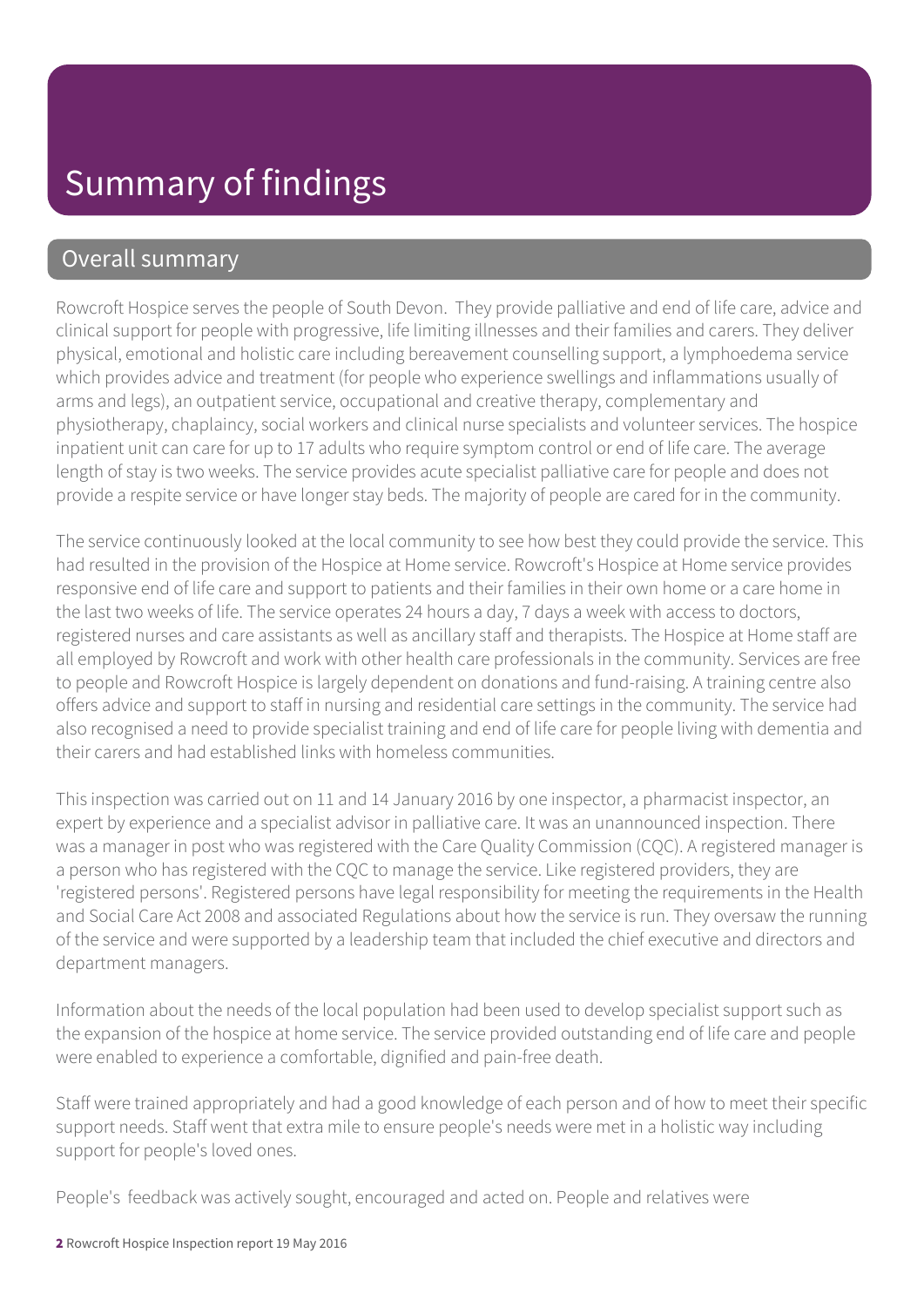overwhelmingly positive about the service they received. They told us they were extremely satisfied about the staff approach and about how their care and treatment was delivered. Staff approach was kind and compassionate. Relatives told us, "The care was first class, the staff were all so considerate and helpful no matter the problem and what a wonderful place." People's feedback about the caring approach of the service and staff was overwhelmingly positive and described it as "Fantastic" and "A1". Clear information about the service, the facilities, and how to complain or comment was provided to people and visitors.

Staff were trained in how to protect people from abuse and harm. They knew how to recognise signs of abuse and how to raise an alert if they had any concerns. Risk assessments were centred on the needs of the individual. Each risk assessment included clear measures to reduce identified risks and guidance for staff to follow or make sure people were protected from harm. Accidents and incidents were recorded and monitored to identify how the risks of recurrence could be reduced.

There were sufficient staff on duty to meet people's needs. Staffing levels were calculated and adjusted according to people's changing needs. There were thorough recruitment procedures in place which included the checking of past conduct and suitability from previous employment to ensure staff were suitable to work with vulnerable people.

Staff knew each person well and understood how people may feel when they were unwell or approached the end of their life. They responded to people's communication needs. People were at the heart of the service and were fully involved in the planning and review of their care, treatment and support. Plans in regard to all aspects of their medical, emotional and spiritual needs were personalised and written in partnership with people. Staff delivered support to people according to their individual plans and provided outstanding care.

The environment was an older style building and had been well utilised for ease of access for people. It was welcoming, well maintained and suited people's needs. The clinics, therapies and support groups were held in a new purpose built building across the grounds. There was a beautiful outlook and well maintained grounds which were also accessible for people to enjoy.

Staff had received essential training including end of life care and were scheduled for refresher courses. Staff had received further training specific to the needs of the people they supported. All members of care and support service staff received regular one to one or group supervision and support with clinical supervision and professional validation. This ensured they were supported to work to the expected standards.

The CQC is required by law to monitor the operation of Deprivation of Liberty Safeguards (DoLS) which applies to hospices. Appropriate applications to restrict people's freedom had been submitted and the least restrictive options were considered the requirements of the Mental Capacity Act 2005.

The staff provided meals that were in sufficient quantity and met people's needs and choices. People praised the food they received and they enjoyed their meal times. Staff knew about and provided for people's dietary preferences, restrictions and reduced appetite.

Staff communicated effectively with people, responded to their needs promptly, and treated them with genuine kindness and respect.

People's privacy was respected and people were assisted in a way that respected their dignity. Staff sought and respected people's consent or refusal before they supported them. Staff pre-empted and responded to people's individual needs and requirements. People and their relatives told us, "From our first contact with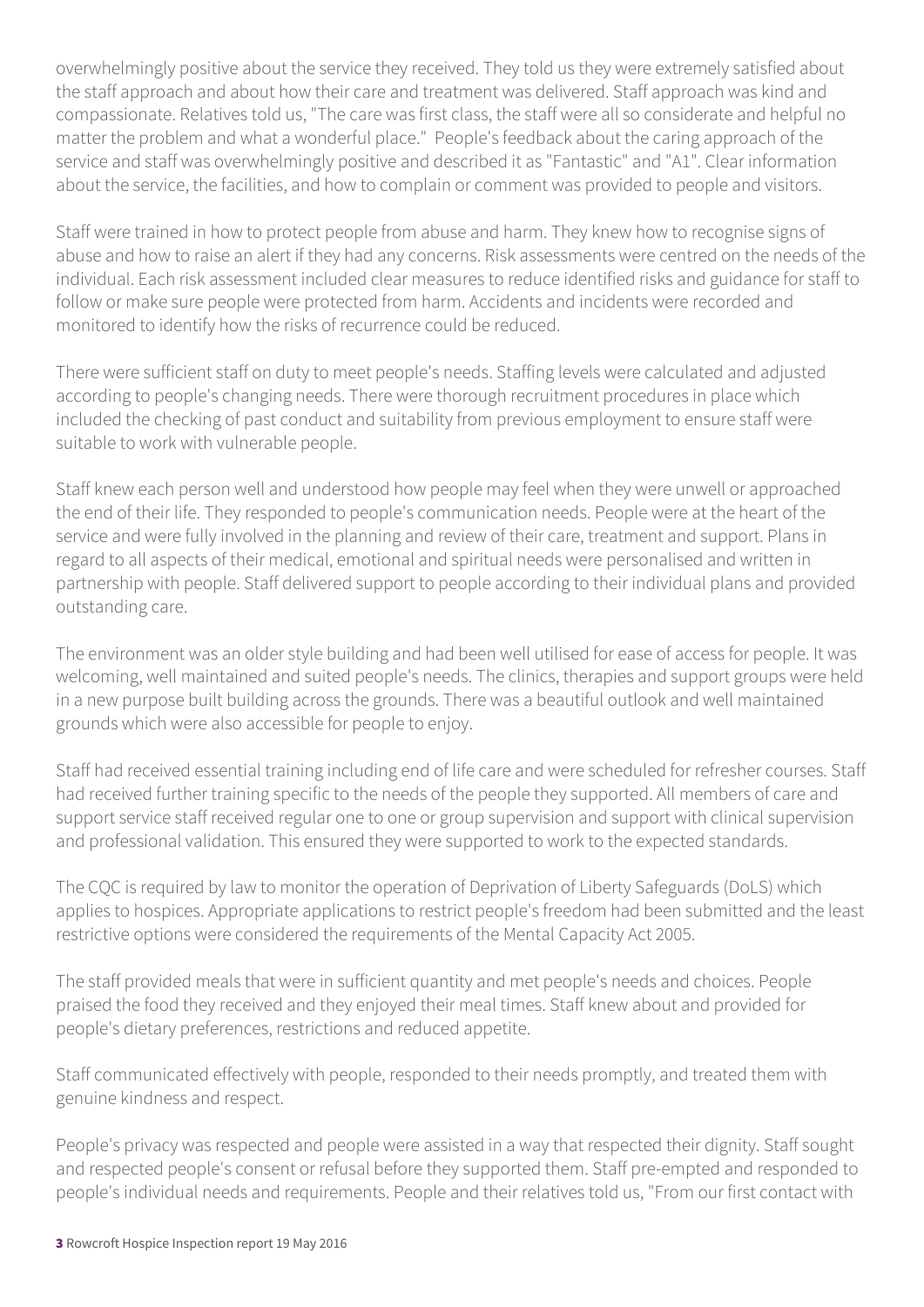staff, my husband and I were helped in every possible way with kindness and efficiency. We could not have had better treatment".

People were involved in the planning of activities that responded to their individual needs. The hospice mainly cared for people with acute needs meaning they were unwell or at the end of their lives. Therefore, activities were more based on therapeutic methods such as therapies and spending time with people. Attention was paid to people's individual social and psychological needs.

The registered manager was open and transparent in their approach. They held a vision for the service that included "Let's make every day the best day possible." Staff demonstrated this vision in their practice and gave person centred, individualised care. Staff told us they felt valued and inspired by the registered manager to provide a high quality service. They described the registered manager as welcoming and friendly, someone who made people feel valued.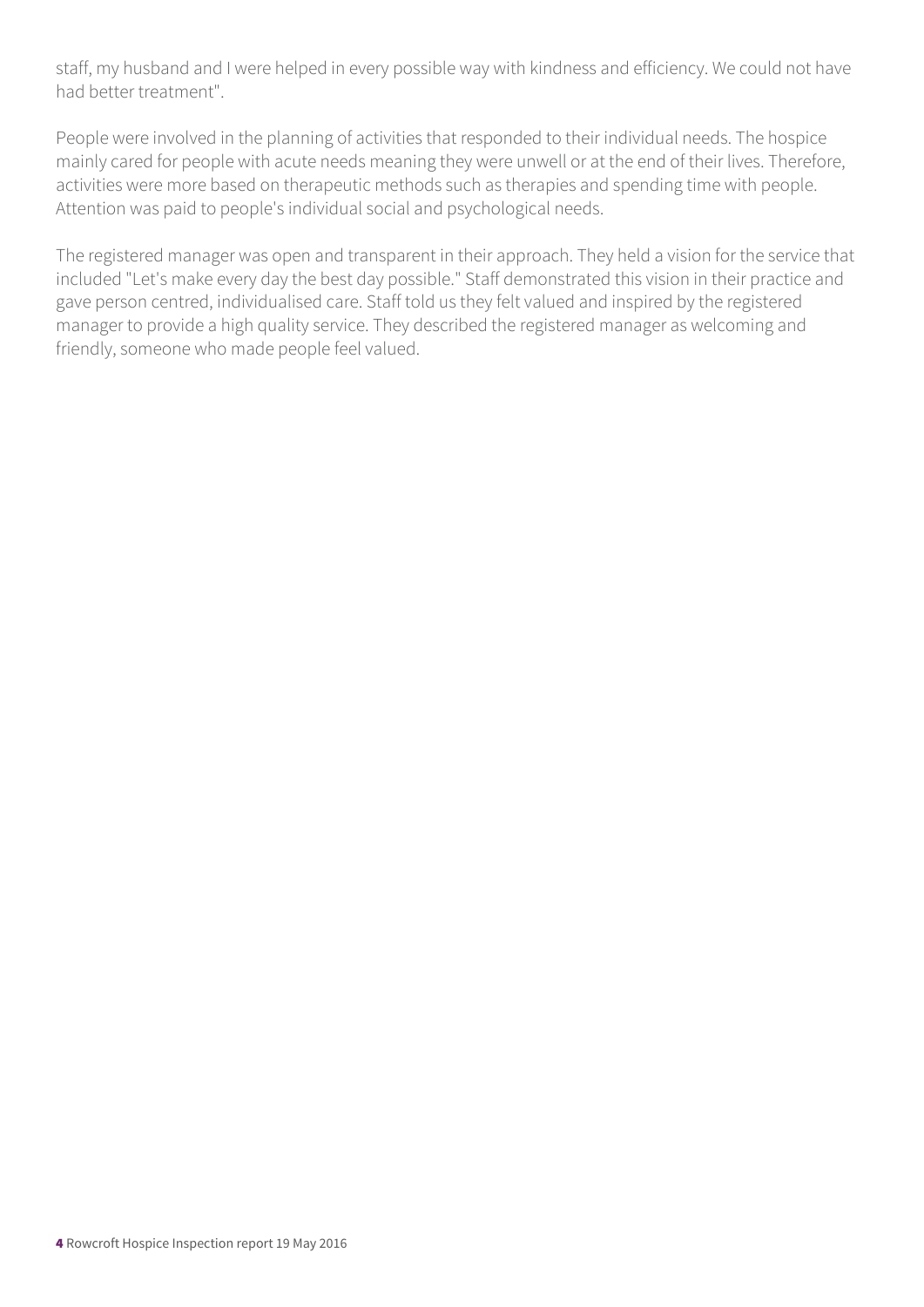### The five questions we ask about services and what we found

We always ask the following five questions of services.

#### Is the service safe? Good

The service was safe.

Staff were trained to protect people from abuse and harm and knew how to refer to the local authority if they had any concerns.

Risk assessments were centred on the needs of the individuals and there were sufficient staff on duty to meet people's needs safely.

Robust and safe recruitment procedures were followed in practice.

The environment was fit for purpose and well maintained.

Medicines were safely managed.

# Is the service effective? In the service effective? The service was effective.

Staff went that extra mile to ensure people's needs were met in a holistic way including support for people's loved ones.

Staff were trained in the principles of the MCA and the DoLS and were knowledgeable about the requirements of the legislation putting it into practice in a sensitive way.

People benefitted from a service which provided food and drink in an individualised way depending on people's end of life needs.

People were referred to healthcare professionals promptly when needed. Staff worked in partnership with health professionals, sharing end of life expertise, to ensure processes benefitted people and supported their choices in a timely way.

### Is the service caring? The service caring  $\hat{X}$

The service was very caring.

People's feedback about the caring approach of the service and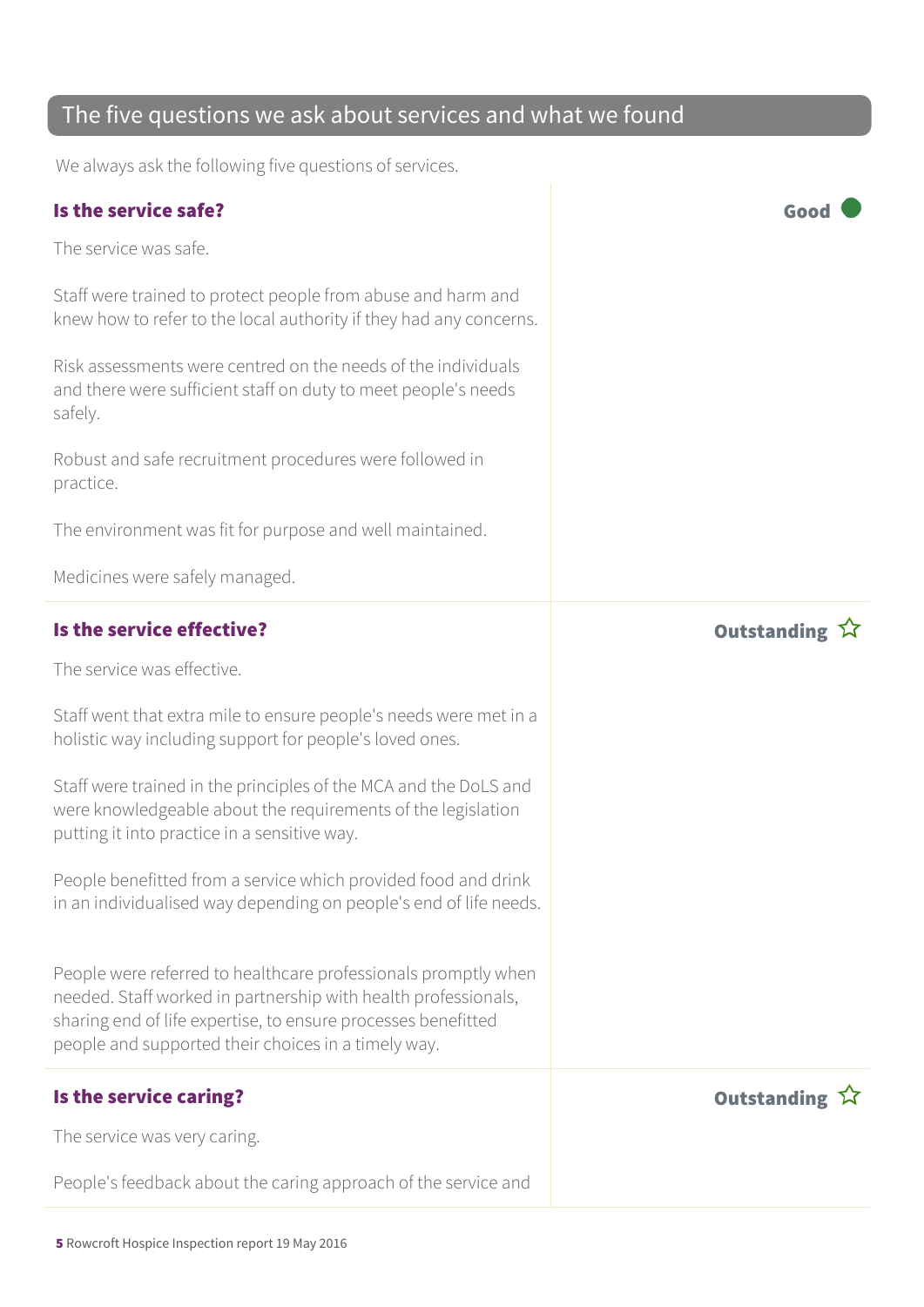staff was overwhelmingly positive and described it as "Fantastic" and "A1".

Staff showed kindness and knew how to convey their empathy when people faced challenging situations. People valued their relationship with the staff team who often performed beyond the scope of their duties to meet people's needs.

The service was very flexible and responded quickly to people's changing needs or wishes. Staff communicated effectively with people and treated them with utmost kindness, compassion and respect.

People were consulted about and fully involved in their care and treatment.

The service provided outstanding end of life care and people were enabled to experience a comfortable, dignified and painfree death.

#### Is the service responsive? The service responsive?

The service was responsive.

The hospice used knowledge of the local community to develop a service which best met local needs.

People told us staff had outstanding skills and knowledge. They told us that staff understood and anticipated their needs which enhanced the quality of their support.

The service provided person-centred care based on best practice and focused on continuous improvement. People's care and support was planned and reviewed in partnership with them to reflect their individual wishes and what was important to them.

The service took a vital and key role in the local community, for example providing training in discussing advanced care planning at an early stage and reaching out to minority groups to enable them to access end of life care.

#### Is the service well-led? Outstanding

The service was exceptionally well led.

The provider and registered manager provided outstanding and compassionate leadership and support to ensure people needs were met.

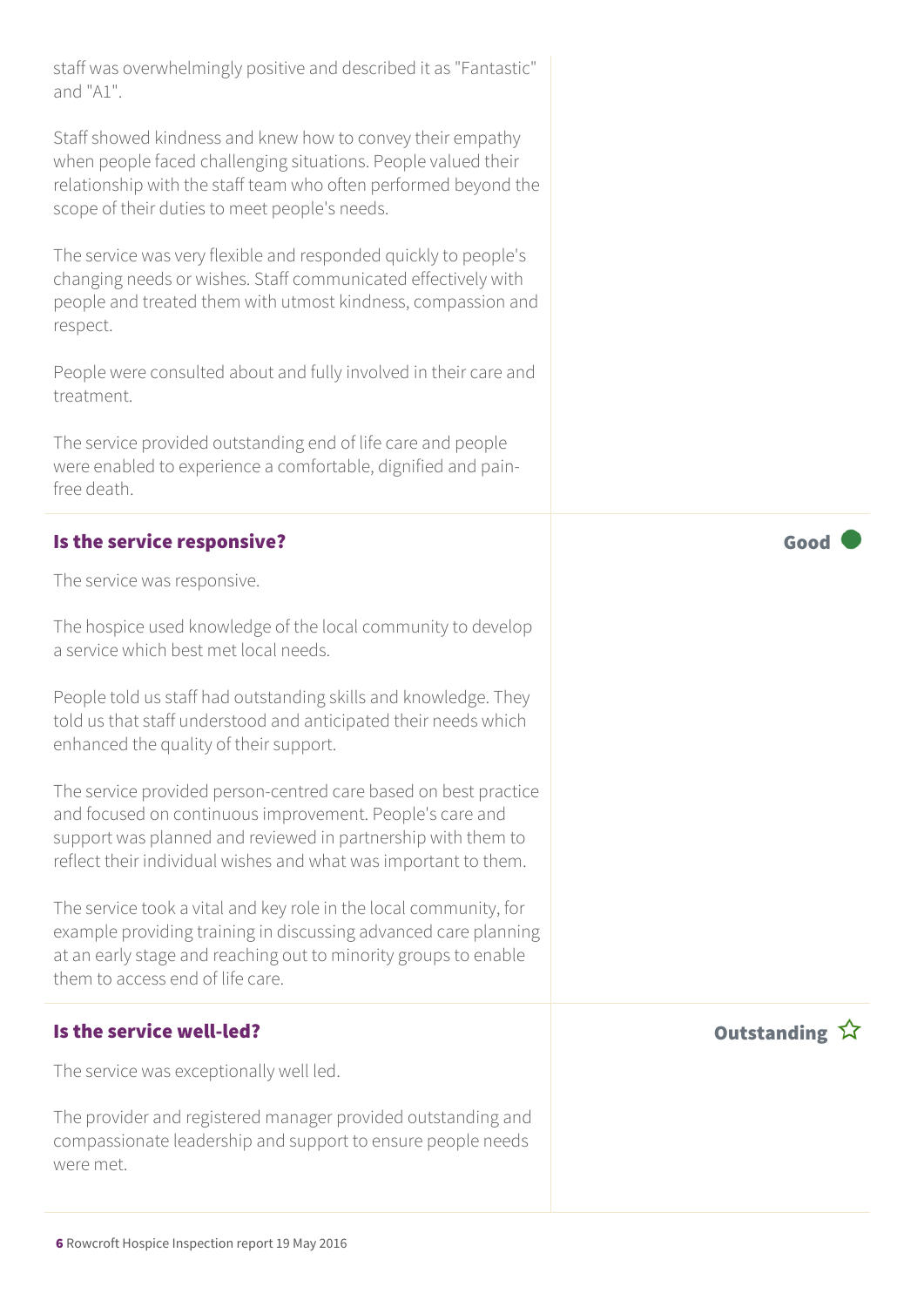There was an open and collaborative culture within the team who worked effectively with people, relatives, volunteers and other professionals to shape the service on offer and ensure people's health social and wellbeing needs were met.

A committed and stable staff team showed willingness to learn from mistakes and improve because they felt supported and were well trained.

Information about the needs of the local population had been used to develop specialist support.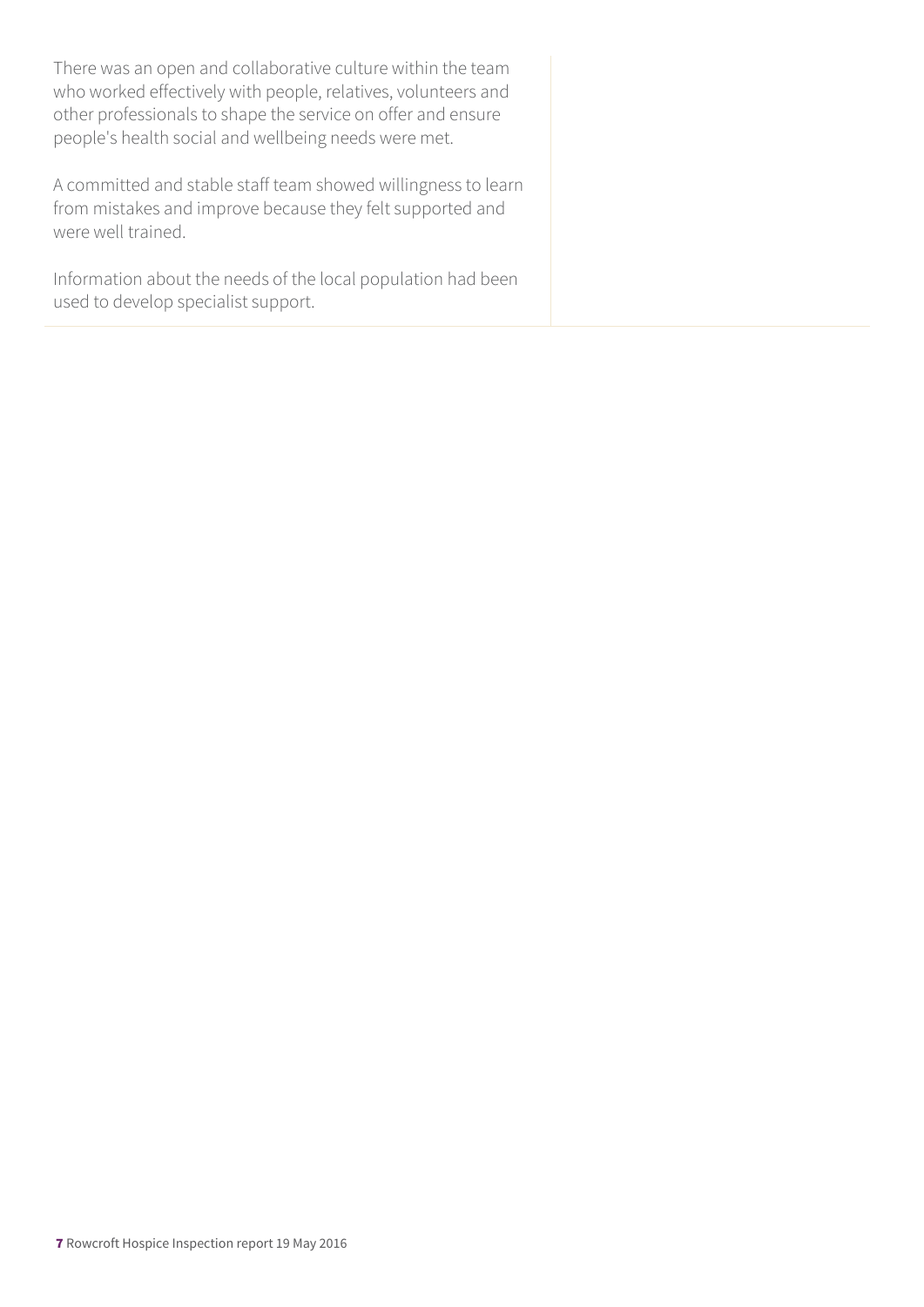

# Rowcroft Hospice Detailed findings

### Background to this inspection

We carried out this inspection under Section 60 of the Health and Social Care Act 2008 as part of our regulatory functions. This inspection was carried out to check whether the provider is meeting the legal requirements and regulations associated with the Health and Social Care Act 2008, to look at the overall quality of the service, and to provide a rating for the service under the Care Act 2014. At our last inspection in November 2013, no concerns were found.

This inspection was carried out on 11 and 14 January 2016 and was unannounced. The inspection team consisted of one inspector, a pharmacist inspector, a specialist advisor in palliative care and an expert by experience. An expert by experience is a person who has personal experience of using or caring for someone who uses this type of care service. The expert-by-experience who took part in the inspection had specific knowledge of caring for older people who approached the end of their lives.

Before our inspection we looked at records that were sent to us by the registered manager and the local authority to inform us of significant changes and events. The registered manager sent us a Provider Information Return (PIR). The PIR is a form that asks the provider to give some key information about the service, what the service does well and what improvements they plan to make.

We looked at the premises, spent time in the inpatient unit, the clinics and went out on visits with the community nurse specialists and a Hospice at Home nurse. We were able to visit people in their own homes with their permission. We looked at seven sets of records that related to people's care. We looked at the systems in place for managing medicines, spoke to staff involved in the administration of medicines, and examined ten people's medicines charts. We looked at six people's assessments of needs and care plans. We consulted documentation that related to staff management and four staff recruitment files. We looked at records concerning the monitoring, safety and quality of the service and the activities programme. We observed a 'ward round' and the administration of medicines. We sampled the services' policies and procedures.

We spoke with five people who were receiving care in the inpatients unit and three of their relatives and two outpatients. We also spoke with relatives of one person who was receiving care from the Hospice at Home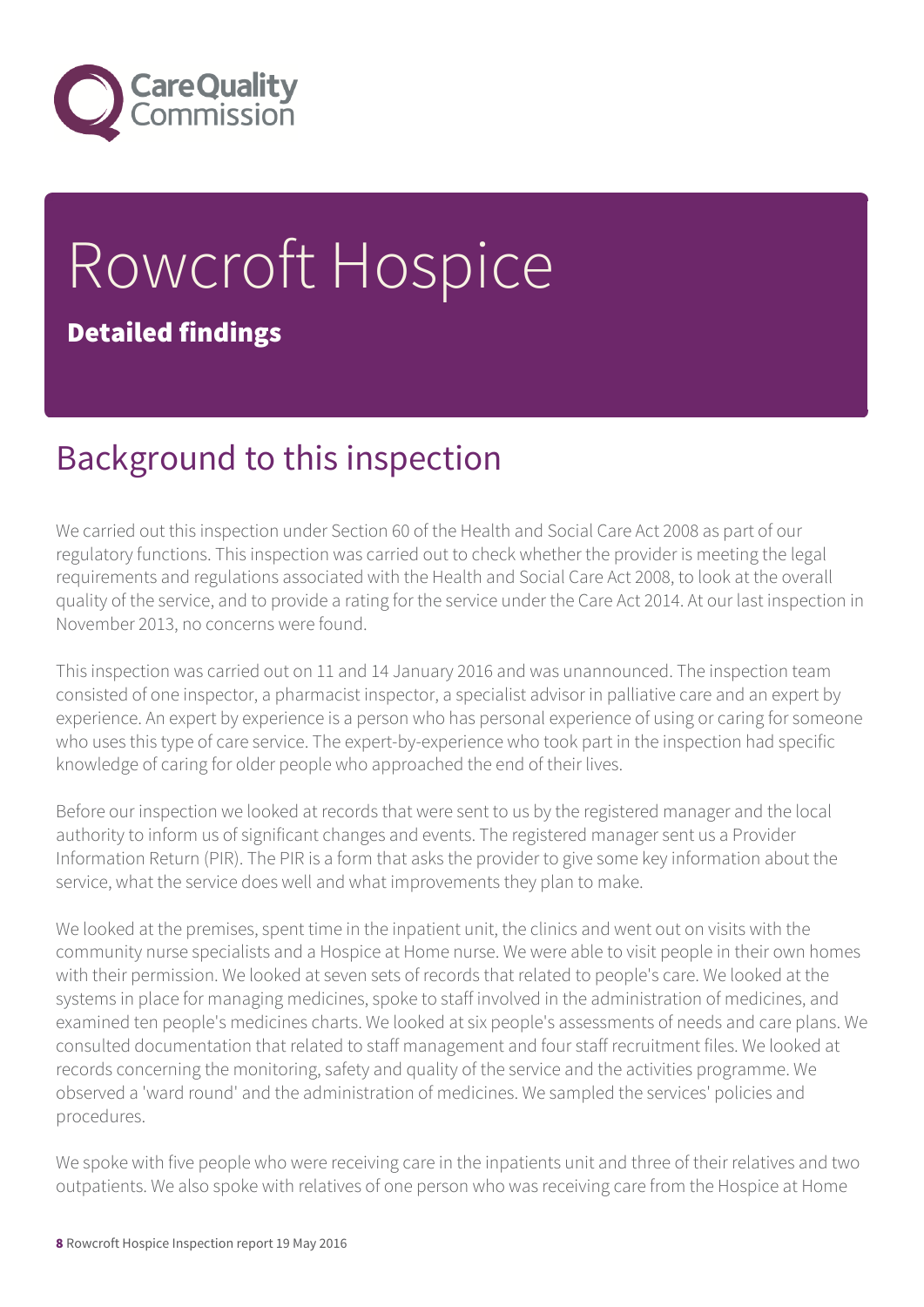service and one person and their relative who had visits from the community nurse specialist team.

We spoke with the registered manager/director of patient care, the chief executive, a ward administrator and ward clerk, three doctors, the head of community services, the chronic oedema service manager and the safeguarding lead, audit lead, director of human resources and support services, the housekeeper, catering manager, chaplain, the inpatient unit manager, the Hospice at Home manager and a Hospice at Home nurse. We also attended a community multidisciplinary team meeting (MDT). We also spoke with four registered nurses and five care workers on the inpatient unit and a GP and district nurse. We obtained their feedback about their experience of the service.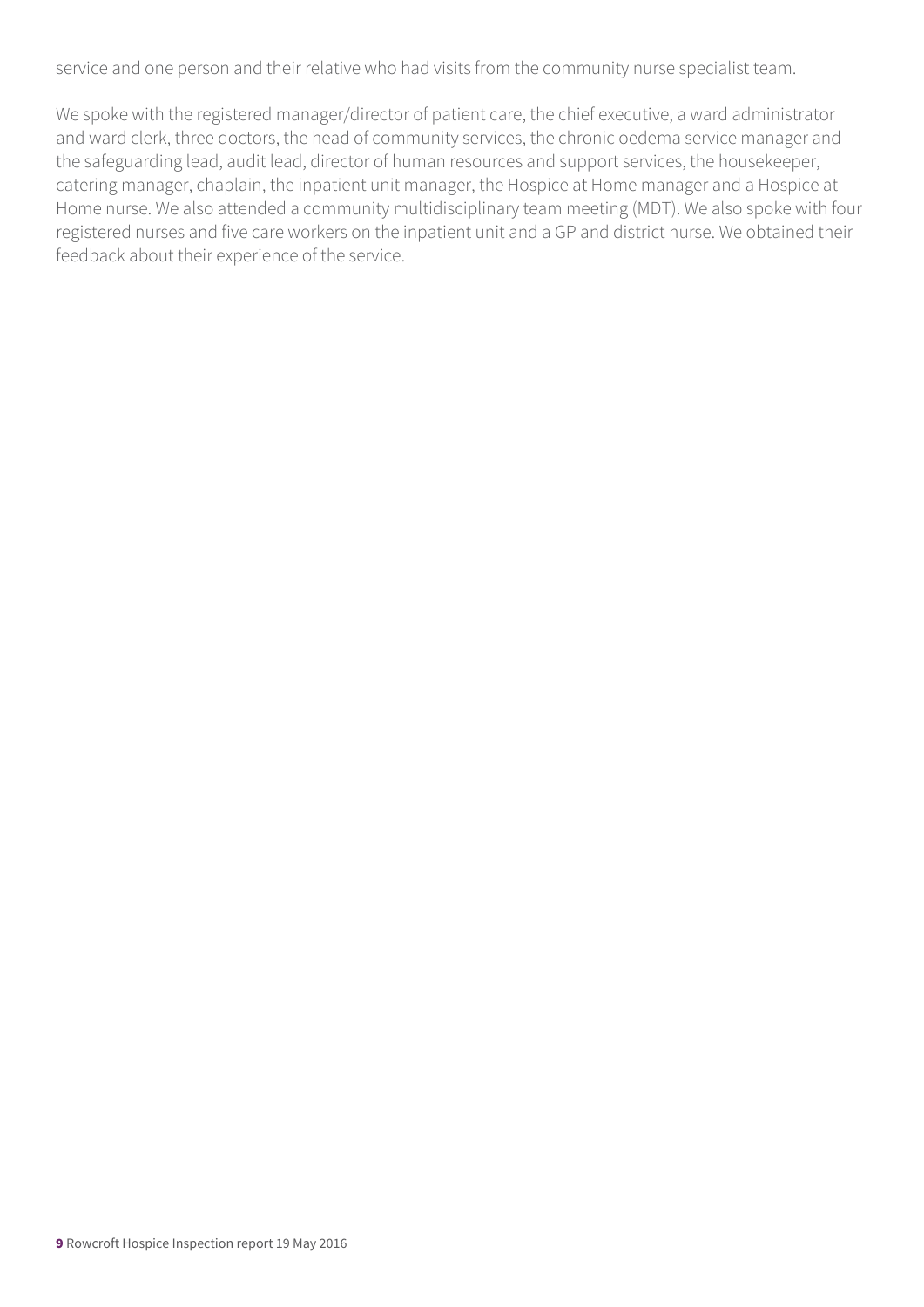## Our findings

People told us they felt safe receiving the service. They said, "I am in the best place" and "You feel really safe here." Staff said, "Yes, people are safe here. I've not had any cause to not think that. I think you can say how you feel. There is someone you can talk to and you are listened to."

There were robust systems in place to keep people safe and minimise risk. Staff knew how to identify abuse and how to respond and report internally and externally. Staff knew how to access the safeguarding of adults and whistle blowing policies. These policies were up to date and reflected the guidance provided by the local authority. Staff training records confirmed that training in the safeguarding of adults was part of the induction for all members of staff. This was complemented by annual training and refresher courses which were up to date. Staff were also fully trained in child protection as they supported families. Volunteers were also included in safeguarding awareness training which was being developed.

Staff told us about their knowledge of the procedures to follow that included contacting local safeguarding authorities and of the whistle blowing policy should they have any concerns. The PIR shared an example of how formal concerns were raised and investigated fully resulting in a report shared with the clinical governance committee. As a result the hospice became one of the first hospice service to sign up to the "Speak Out Safely" Nursing Times publication campaign. This openly encouraged staff to share any concerns. An action plan responded to concerns including training staff in how to balance privacy versus disturbing a person for personal care and mouth care assessment which was included on the electronic record. Staff were also visiting another hospice for learning.

There were sufficient care staff on duty, to support and care for people in the inpatient unit, community and Hospice at Home. The team of doctors worked across all services and visited people in the inpatient unit, at home, care homes, in out-patient clinics or in hospitals. One of the doctors was always on call at weekends and overnight for advice with a consultant in palliative medicine consistently available for further advice if needed.

Staff told us there were enough staff to care in the way people needed and at times they preferred. We observed staff were available to help people at various times depending on their wishes. People told us staff always had time to talk and they did not feel rushed or have to wait for assistance. Staff also told us there was time to be with people which was seen as very important as part of the hospice ethos. Staff worked on the inpatient unit with ample time for handover of information. Early shifts consisted of four registered nurses and four care workers and three registered nurses and two care workers in the afternoon. An administrator and two ward clerks covered seven days a week. On each shift there was a unit manager and two senior registered nurse managers worked alternate weekends to ensure good management cover. Additional staff were provided to respond to an increase in people's needs, which were calculated regularly using a dependency tool/risk assessment such as for increased falls. The hospice used agency staff if they needed to and tried to use staff that knew the hospice well for continuity.

Safe recruitment procedures were followed. Criminal checks had been made through the Disclosure and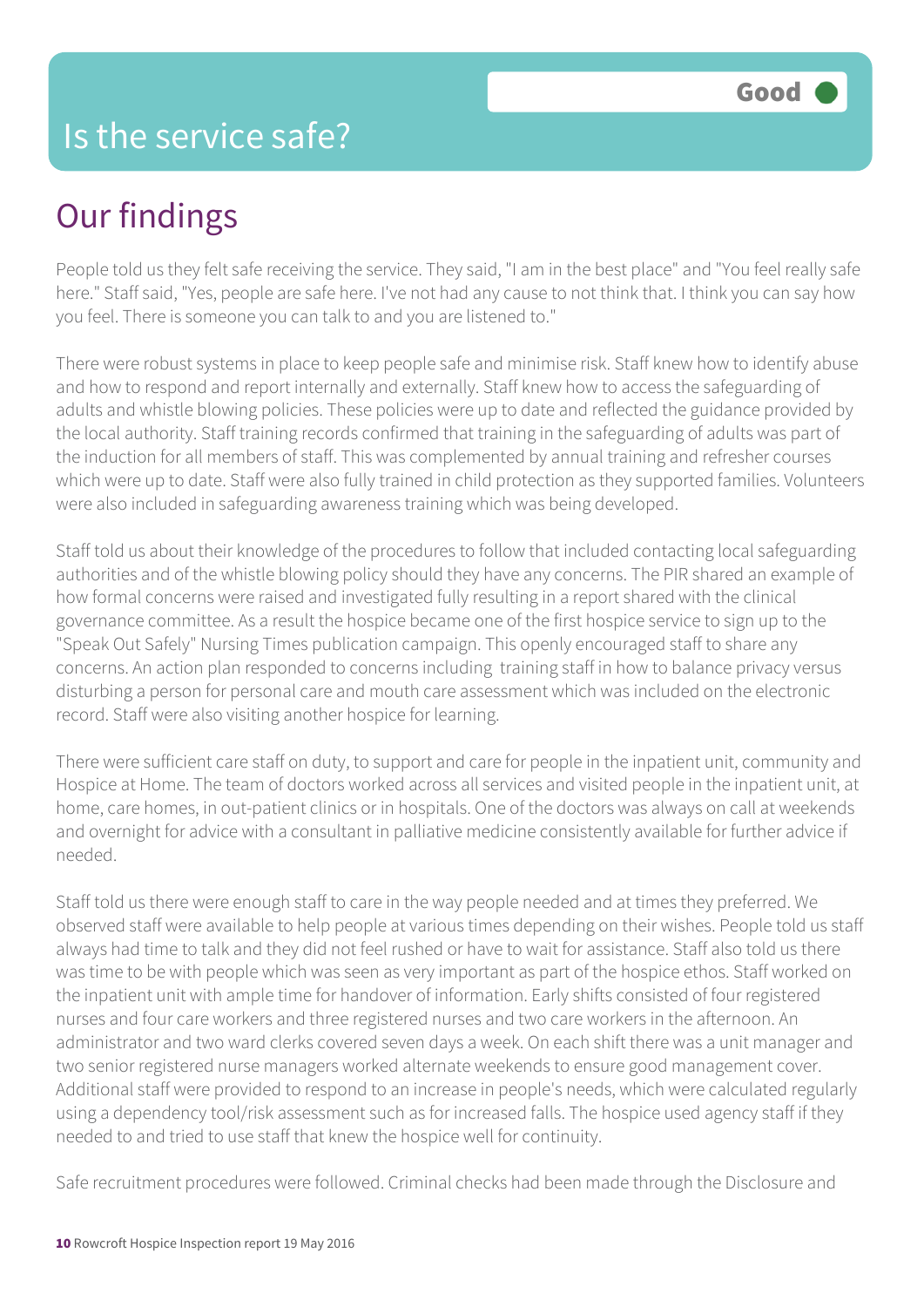Barring Service (DBS) and staff had not started working at the service until it had been established that they were suitable to work with vulnerable people. Proof of identity and right to work and reside in the United Kingdom prior to starting to work at the service had been checked. References had been taken up before staff were appointed and were obtained from their most recent employer. Disciplinary procedures were in place to ensure staff respected their code of conduct. This ensured people and their relatives could be confident that staff were of good character and fit to carry out their duties.

Risk assessments were centred on the needs of the individual and were reviewed and updated daily by nurses. Staff were aware of the risks that related to each person. For example, one person required various methods of assistance with changing their position depending on how they were feeling. The care plan showed staff had promoted independence but assisted using methods detailed in the care plan at other times. Barriers to independence were also recorded such as a tendency to shortness of breath and this had been safely managed. Risks were also communicated to the nursing team on handover and on a patient board. Risks relating to pressure sore prevention were very well documented with clear actions and records. Thought was given to balance risk management and people's preferences and comfort when they were at the end of their lives. For example, when a risk assessment showed a high risk but the person found the action such as using a particular mattress difficult, a more appropriate method was used. Records showed clear involvement with people about safe management of risk that was also acceptable and proportionate to their needs. Therefore measures were in place to keep people as safe as possible depending on their needs and preferences.

Medicines were supplied by an agreement with a local community pharmacy who also provided the clinical pharmacy service (advice, regular medicines checking and support) and medicines information. The service included the supply of stocks for in-patient use, and dispensing of individual medicines when people went home. Staff told us they were always able to obtain the medicines they needed. Staff recorded the medicines people brought in and checked them to make sure they would continue to receive the correct medicines. There was no clear record of the secondary check with the patient's GP, which could mean people may not be prescribed the right medication. However, there had not been any errors and we saw staff were in the process of reviewing these processes to make sure they were recorded immediately and met current good practice guidelines. This review had included gathering information from other hospice services to see how they managed the process.

The pharmacist was involved with the training of junior doctors on the prescribing of controlled drugs to help ensure these medicines were prescribed correctly. The pharmacist also attended regular pharmacy meetings with the medical and management team to discuss medicines issues and support the safe use of medicines. The prescription charts were all signed by the prescriber, any allergies were recorded and administration details were signed when medicines were given, or reasons clearly recorded for any omitted doses. This meant people could be assured they would receive the correct medication at the right time by staff who were trained appropriately.

There were separate charts for doctors to prescribe medicines administered in syringe pumps. Records showed that staff regularly checked these pumps were working correctly. Some people were prescribed pain-relieving medicines in patch form. Staff used separate records to document when they applied, and checked these medicines. This helped ensure that people would receive their pain relieving medicines safely. There was also a process to allow nurses to give a range of homely medicines that could be bought over the counter, agreed by the doctor. This allowed nurses to respond in a timely way to treat people's minor ailments.

There was no-one administering all of their own medicines at the time of our inspection, but there was a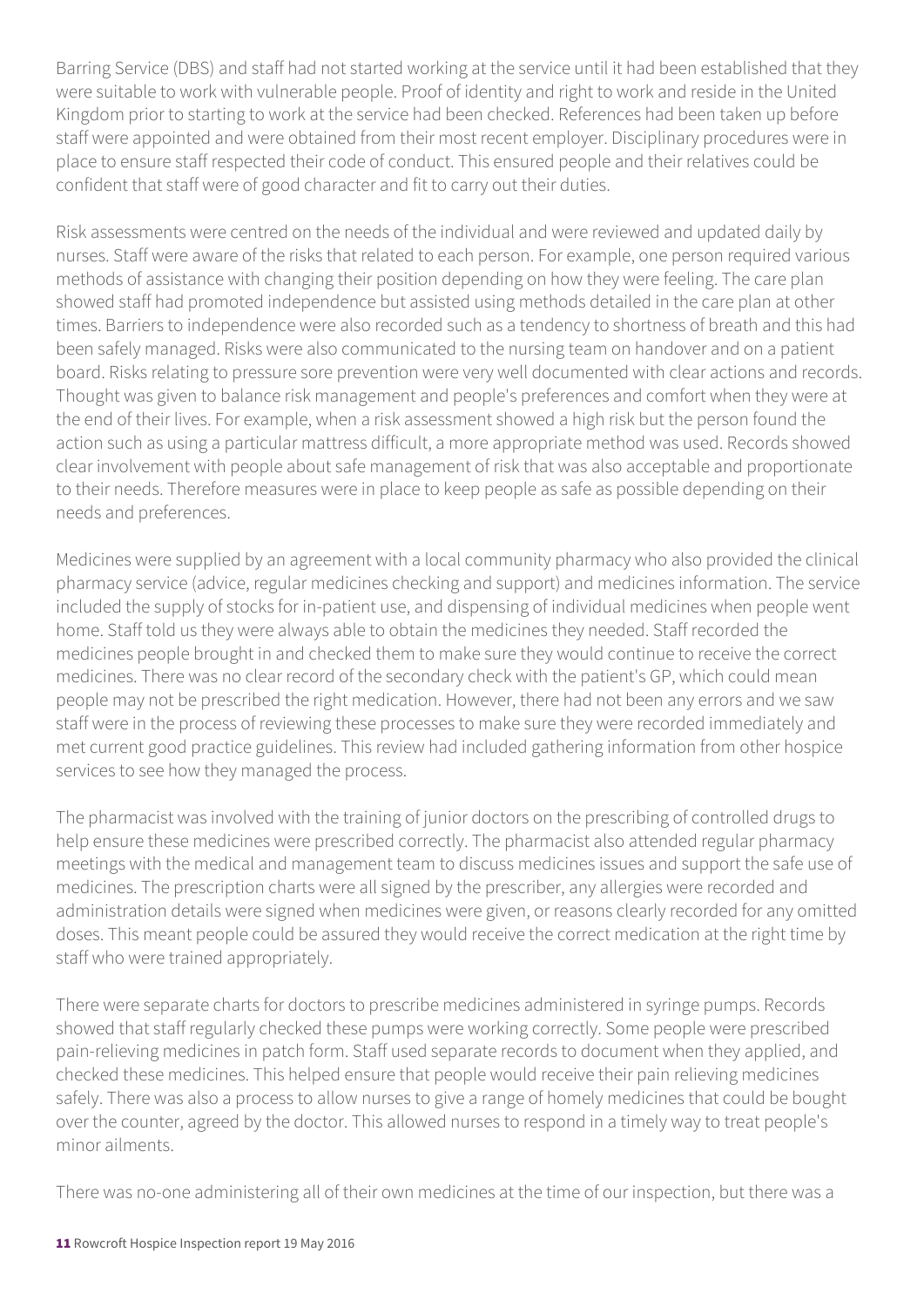policy in place for this if people wished to do so and it was assessed by the nurses as safe for them. It was clear when 'as required' medicines were to be administered and we were satisfied that people received medicines when they needed them. Some of these medicines were prescribed without a maximum frequency provided but we saw that people's medicines use was reviewed daily and medical staff were always available for nurses to ask about people's medicines. We saw that managers had identified this and then reviewed and risk assessed the processes. Staff provided people with written information about their medicines when they went home, to help them take their medicines safely and effectively.

Medicines and prescription and order pads were stored safely. Medicines that required additional controls because of their potential for abuse (controlled drugs) were stored securely. There were regular checks of these and staff followed up and reported any incidents where necessary. Medicines requiring cold storage were kept within a monitored refrigerator. There was a supply of medicines for emergency use. Staff checked these medicines regularly to make sure they were safe to use along with other emergency equipment.

Staff were able to access up to date information on the safe use of medicines. Comprehensive policies and procedures were available for staff and these were kept under regular review. An annual training day was arranged for the whole nursing team. This covered topics such as symptom control. E-learning modules were available online for staff and these were updated regularly, along with competency checks to make sure staff were handling and administering medicines safely. Staff were encouraged to have flu vaccination by the on site practitioner to further protect people in the hospice. Mandatory training on using hospice and own vehicles for hospice business was up to date.

Staff carried out regular medication audits which identified any recommended actions and these were followed up. Medicines incidents were reported and reviewed and there was evidence of learning. For example, staff had investigated the incident, looked at the possible root causes and then made recommendations to reduce the risk of a similar incident recurring.

The premises were cleaned to a high standard and records were kept to evidence frequent cleaning throughout the day. Cleaning standards were monitored to ensure people remained as safe as possible from risk of contamination. Systems were in place to make sure the staff were aware when a person had an infection. People's rooms were deep-cleaned using steam cleaning equipment before any admission. Systems in place for the segregation of laundry and the management of waste were implemented appropriately.

The ward appeared clean. It was free from unpleasant odours. Everybody entering the ward used hand cleansers each time they came in. There was an infection control nurse who worked with support from an inpatient nurse with an interest in infection control. Infection control practices were evident, items such as commodes and trolleys had stickers stating when they were cleaned. Infection controls audits were carried out regularly. Detailed infection control policies were in place and had been reviewed to reflect current national guidance. These included hand washing policy and standard precautions, such as instructions concerning how to deal with spills of bodily fluids. Hand washing audits had been introduced and staff were observed washing their hands after they had been in a person's room. Staff reported they would challenge others if they found that hand hygiene was not observed. Staff wore appropriate personal protective equipment (PPE) which was in ample supply. These measures protected people from the risks of acquiring an infection while in the service as much as possible to keep them safe.

The kitchens had been totally refurbished a few years ago, and had modern facilities that could be easily cleaned. For example, storage shelving could be cleaned through the dishwasher/steriliser. The local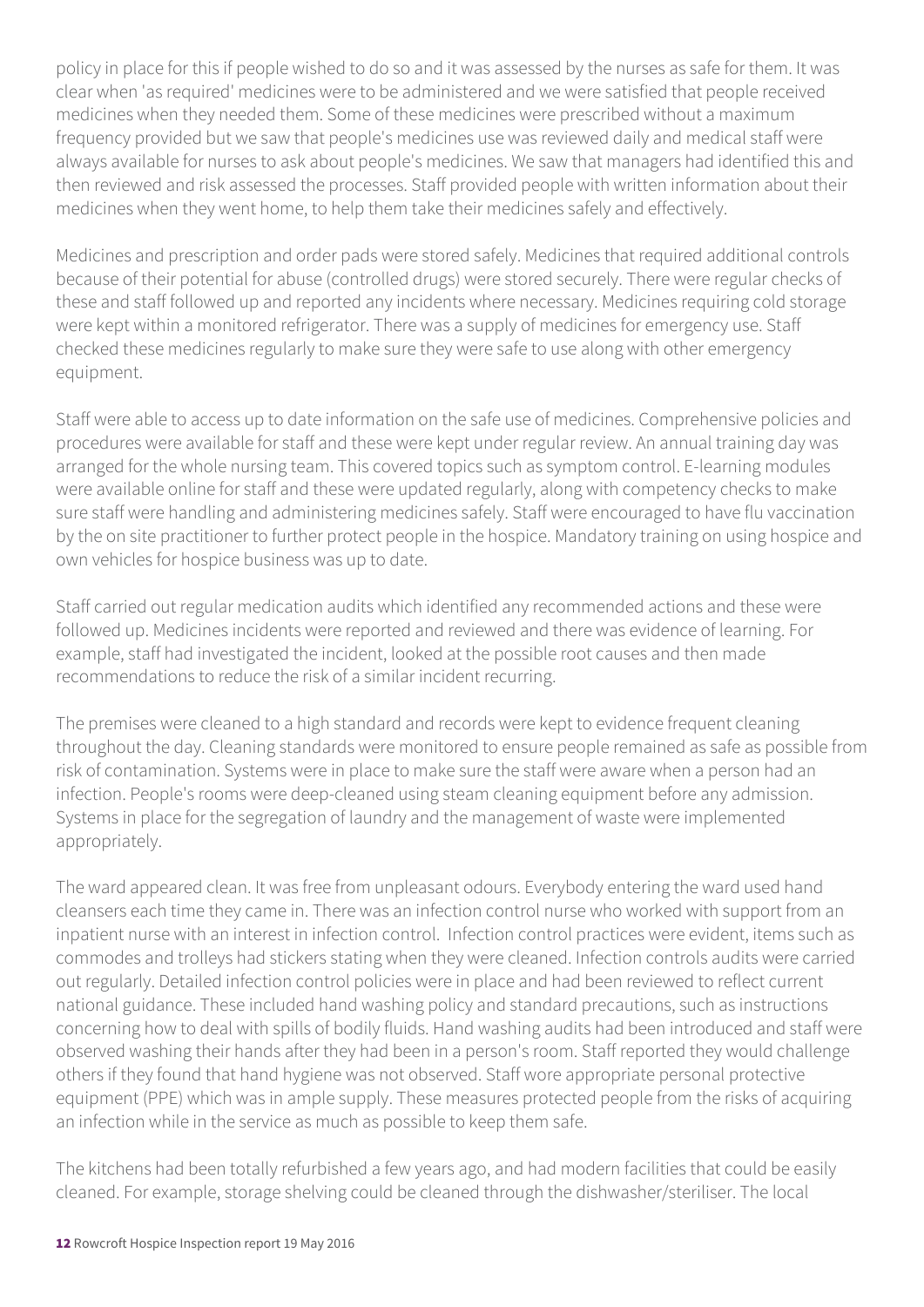environmental health food hygiene rating had awarded the hospice a 5 star rating (the highest possible rating). The hospice carried out a regular routine inspection of both the kitchen equipment, maintenance and cleaning practices including temperature monitoring.

The service had an appropriate business contingency plan that addressed possible emergencies such as fire, gas or water leaks that included clear guidance for staff to follow. Staff understood how they should respond to a range of different emergencies including fire, and fire training was part of their induction. Staff took part in regular fire drills which helped them to remember the procedures and there was appropriate signage about exits and fire equipment throughout the home. Fire safety equipment had been serviced and was regularly checked. Staff also attended emergency training in managing anaphylaxis (shock), safe management of blood transfusions, and resuscitation.

Throughout the service, fittings and equipment were regularly checked and serviced. There was a system in place to identify any repairs needed and action was taken to complete these in a reasonable timescale. Maintenance issues were dealt with in a timely manner.

Accidents and incidents were recorded and monitored using an electronic patient record to identify how the risks of recurrence could be reduced. There were records showing external clinical incidents, internal and incidents relating to drugs, pressure sores or falls. All incidents are reported to the quality team who analysed the findings and ensured appropriate actions were taken. The quality team also completed notifications required by CQC.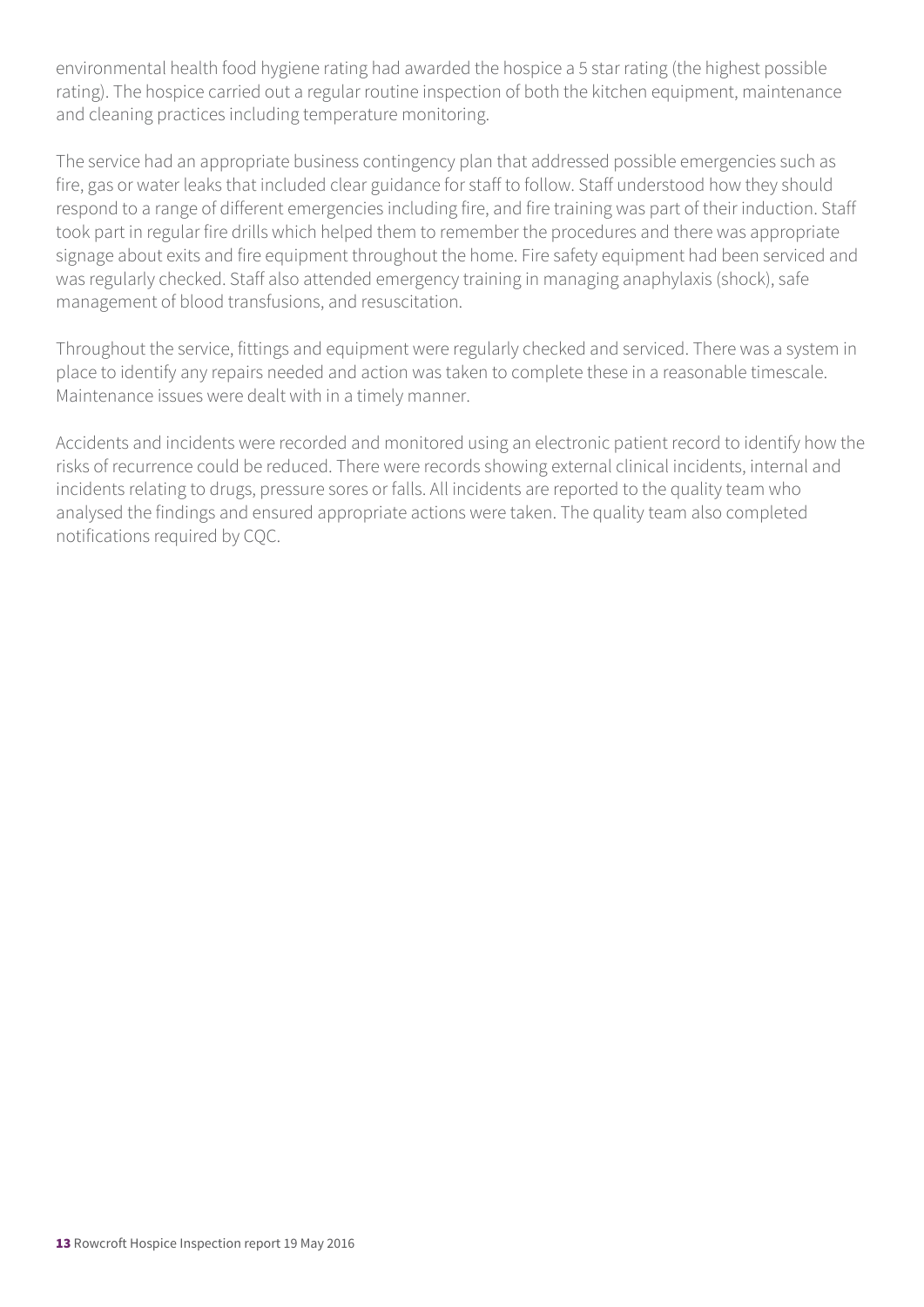### Is the service effective?

## Our findings

People consistently said staff gave them the care they needed. People's comments included, "Each time I have been treated with the highest level of care", "From our first contact with the staff my husband and I were helped in every possible way with kindness and efficiency" and " We could not have had better treatment". One person said "The nurses are always considerate. Any questions I have are always answered and I've been supported to take advantage of all services available to me." Relatives told us, "It's great to know the community nurses are there for you. They know their stuff but also let us decide how we want to manage things in our own time. I like to manage the care myself and they look after me too." A district nurse working with the hospice at home service told us "We work so well with the hospice at home team. They can provide such a good service and focus on end of life care with their specialist knowledge. I've learnt so much too."

The service continuously looked at the local community demographic to see how best they could provide the service. The service had recognised a need to provide specialist training and end of life care for people living with dementia and their carers. The hospice had a social worker with a special interest in dementia and a dementia champion. They had developed training in "Death and Dementia" and "Planning Ahead" for people newly diagnosed with dementia in line with national guidance and dementia strategy. This had been designed in collaboration with people who live with dementia via a local dementia alliance group and the national Alzheimer's Society. The report findings related to the project were being published in March 2016. A presentation at an international conference described the benefits/impact for people living with dementia. For example, 'people with dementia should have as equal access to end of life care as those dying as a result of other diseases. Particular attention should be paid to supporting people with dementia in discussing and documenting their wishes as early as possible following diagnosis'. Although there was noone during the inspection with dementia, the registered manager said how the training had already encouraged spouses and staff alike to raise advance care planning issues, so that when end of life care was needed, there was a plan in place detailing people's wishes. Advance care planning was important to the hospice and time was taken to ensure people had considered planning. The training had raised awareness that people living with dementia were often able to discuss issues despite their dementia. The dementia champion also trained people outside the organisation such as church community groups.

Training in dementia and end of life care was now a mandatory part of the new staff induction programme for all staff including volunteers. Each team had a named dementia link nurse. There was an activity box on the inpatient unit containing aids to help staff in communicating and supporting people with dementia. The hospice took part voluntarily in the national NHS patient led assessment of care environments project (PLACE). This had resulted in a dementia friendly environment with appropriate signage and flooring. For example, guiding people to bathrooms using pictures and plain flooring which is best practice to promote independence for people living with dementia. The maintenance programme had also included appropriate décor known to be helpful promoting independence for people living with dementia. A new training programme was being developed for a ward attendant role. This will include spending one to one time with people living with dementia. There was a recognised benefit for recruiting suitable volunteers to offer patients support on a one to one basis, especially those who have few visitors or have cognitive problems.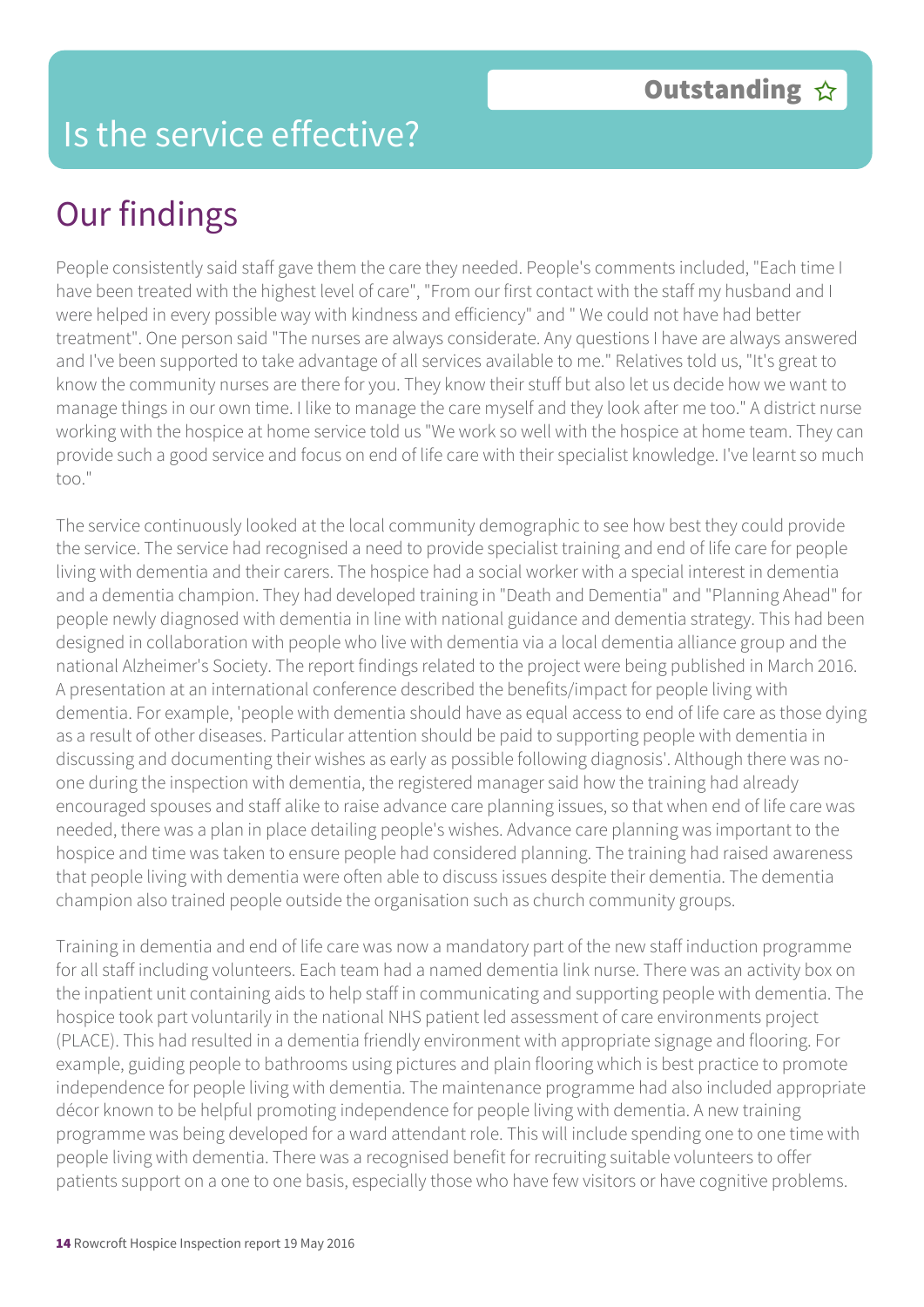This emphasis on how to meet the needs of people and their carers living with dementia is an example of outstanding practice.

The hospice had identified that end of life care for the local homeless community could be improved. This was following a lack of end of life care for a homeless person in the community, who had not been able to access care. The hospice now provided training to the local health professionals working with the homeless. They had made links to encourage health workers to access and recognise end of life care needs for the local homeless population, which they were now doing. Staff were meeting with the local homeless agencies next month and providing two and a half days training. Their objectives were to help workers feel welcomed and to explore understanding about palliative and end of life care. Also to share knowledge about priorities of care and what these meant to the homeless and to assess and recognise who might need end of life care. The hospice staff helped raise awareness about local services and what the needs of homeless people and end of life care were.

Staff were knowledgeable about people's needs. Staff shared information about people's care using a comprehensive computer system which enabled all staff to access all of the information about a person and their needs. The inpatient unit had recognised a need for paper care plans by the bedside and printed handover information to enable easy access to important information and enable quick record keeping. These printed care plans gave a clear story of people's needs and were scanned and added to the computer system each week. For example, we could see how mouth care was delivered for a person with a sore mouth and progress followed. Staff knew how to communicate with each person. Care plans detailed how people communicated. For example, one person was very sleepy and communication was declining. We saw staff support the family and take time to communicate with the person when they had more lucid moments.

During the ward round, the medical director talked with each person on the inpatient unit and discussed their options with them. They then reported their findings with a team of doctors and ascertained the best way forward to manage people's symptoms. Handovers took place between staff shifts and updated information about new admissions, people's health condition, their mood, their appetite and medicines reviews was communicated appropriately. Staff said there was good communication between all staff, there were multidisciplinary meetings each morning, a midday handover with the doctors and night time handovers for night staff. This system ensured effective continuity of care so that staff were knowledgeable about people's individual care and treatment. We attended a multidisciplinary meeting with all staff present who were all able to present information to the team. Discussion included, adjustments to medication, specimen results, effectiveness of pain medication and monitoring of break though pain, affects of anxiety medication and possibility of opioid toxicity (where a build up of medication can cause a negative effect), use of night sedation and people's expectations and choices.

The hospice had an on site training unit called "Rainbow House" and an education department. New care and nursing staff had a thorough induction before they started working at the service. They worked in addition to staff numbers for two weeks or as appropriate. This included the shadowing of more experienced staff until they could demonstrate they had attained the level of competency required for their role. Competency checks were carried out regarding personal care and the administration of medicines. Staff were provided with a handbook that contained comprehensive information about the code of conduct and standards the provider expected them to uphold. During the first two months new staff had a list of who they needed to meet, what they needed to learn and what they needed to do. The induction pack included communication, the computer system, medication and procedure following death. A new member of staff said of their induction, "It's been good." Staff told us, "There is a lot of support from colleagues and support from the manager", "A lot of support and the education is good" and "The mandatory training has increased so much. We have dedicated trainers on site."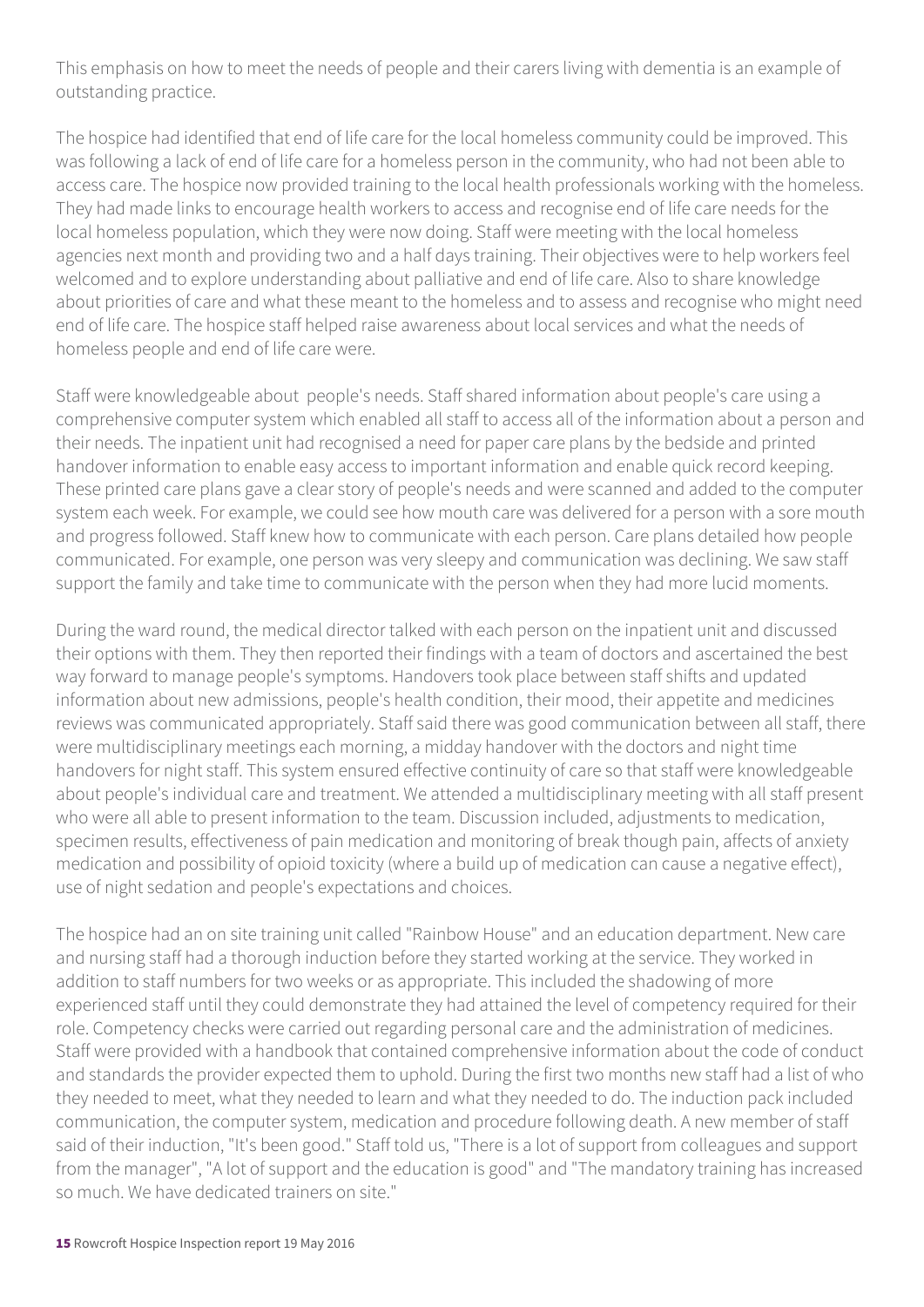Training was provided by e-learning and face to face. There was other informal training given but not always documented such as the use of the bladder scanner. A training booklet showed all training available for staff. Staff said there was lots of training accessible. One staff member had also undertaken advanced training and competence assessment with feeding tubes, wound care and was able to give death certificates and valuables to bereaved families, which reduced any waiting. Another care worker had done a palliative care course, advanced communication and was now completing a national vocational qualification with staff support. Competency assessments followed practical training, such as for care workers who undertook female catheterisation who would need to pass in order to perform this procedure.

People were protected from discrimination. Equality and diversity training was mandatory for all staff supported by an equality and diversity policy. The hospice had links with the local clinical commissioning group (CCG) equality and diversity lead who had provided leaflets on protected characteristics and was preparing an advance care planning booklet in easy read for people with cognitive impairments.

Staff were supported and assessed using a thorough supervision and appraisal programme. New staff had an induction interview followed by 1, 2, and 3 probation review meetings. One care worker said, "The supervisions are confidential and I was able to off load and talk to someone neutral." They thought the appraisals were helpful as they set realistic goals together. Professional validation for nurses was supported by a dedicated person in the hospice. One staff member informed us of training modules that were available towards a degree as well as the training available on the computer and in the training booklet. This ensured staff had the knowledge and skills they needed to care for people effectively and opportunities for career progression.

Staff sought and obtained people's consent before they supported them. One person said, "I recall being asked to consent to treatment but have had no change to my treatment so there's no need sign again. Yes, they always give me explanations and possible outcomes" We checked whether the service was working within the principles of the MCA, and whether any conditions on authorisations to deprive a person of their liberty were being met. The Mental Capacity Act 2005 (MCA) provides a legal framework for making particular decisions on behalf of people who may lack the mental capacity to do so for themselves. The Act requires that as far as possible people make their own decisions and are helped to do so when needed. When they lack mental capacity to take particular decisions, any made on their behalf must be in their best interests and as least restrictive as possible. People can only be deprived of their liberty to receive care and treatment when this is in their best interests and legally authorised under the MCA. The application procedures for this in care homes and hospitals are called the Deprivation of Liberty Safeguards (DoLS).

Staff demonstrated a good understanding of the processes to follow. Staff were trained in the principles of the MCA and the DoLS and these were applied in practice. There was a "Regarding treatment decisions for patients" policy and staff were able to discuss issues such as the appropriate use of bed rails and lap straps on wheelchairs. When people had been unable to leave unaccompanied and needed continuous supervision to ensure they remained safe, their mental capacity had been assessed appropriately. A recent audit of documentation had resulted in clarification of who had responsibility for ensuring mental capacity assessments were completed in a timely way. This ensured people's rights to make their own decisions were respected and promoted when applicable.

When people had been assessed as being unable to make relevant and specific decisions, applications for the authorisation to restrict their freedom in their best interest had been submitted to the DoLS office. DoL's applications were completed by the in-house social worker in collaboration with the multidisciplinary team. Comprehensive records were made of how appropriate meetings had been held to discuss people's best interests and make a decision on their behalf, in accordance with the requirements of the MCA. For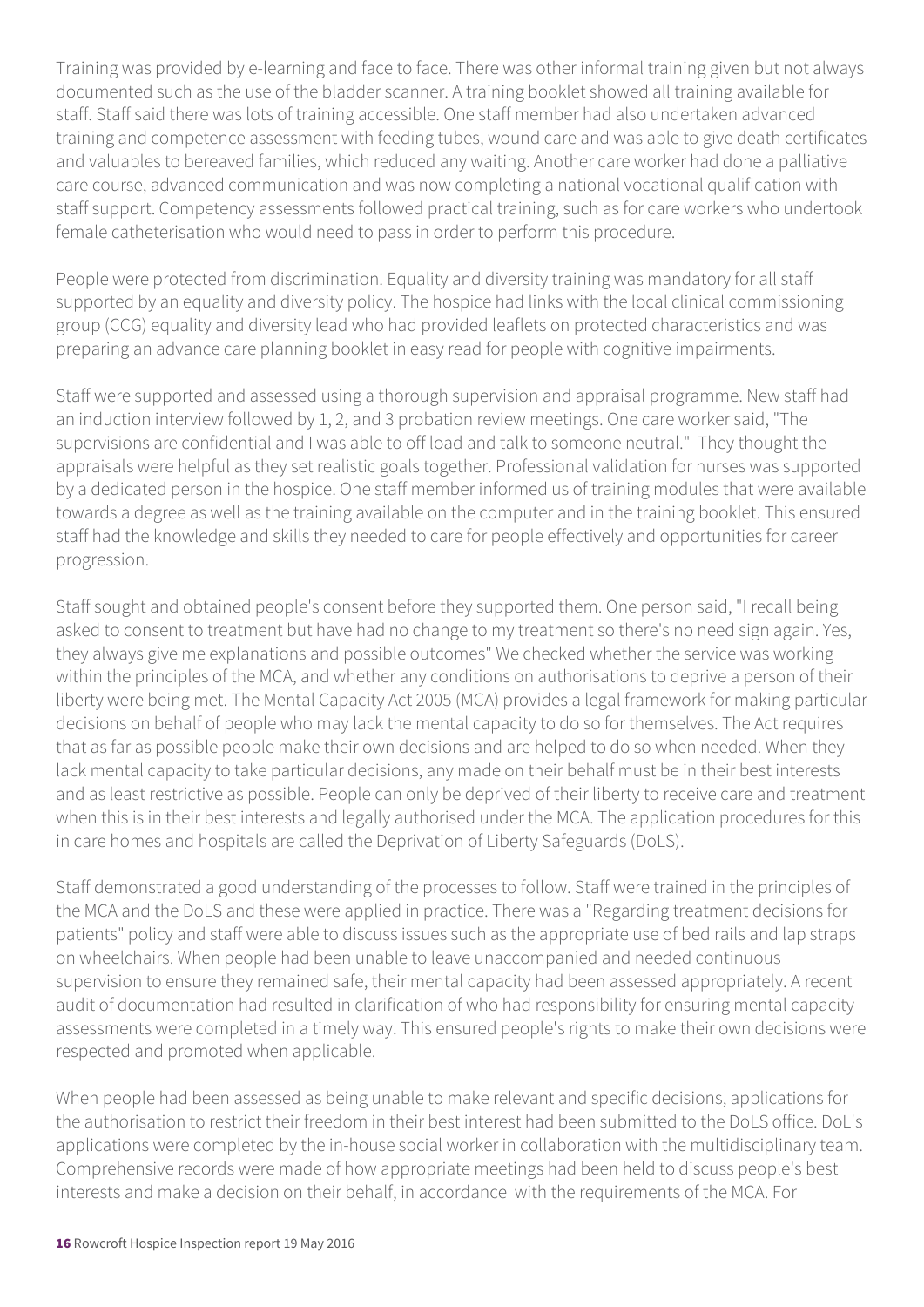example, we heard how a sensitive situation had been managed. A best interest meeting with the multidisciplinary team had been held with the person's loved ones to discuss withdrawing an aspect of treatment, which was causing distressing symptoms. The person was unable to make that decision but following open discussion with the multidisciplinary team and the family was able to have a peaceful end of life with their family.

People praised the food that was served; their comments included, "Food is excellent, just like home cooking". A copy of the weekly menu was given to people on admission. A member of the catering team visited people twice a day to take their food order. People were asked about their likes and dislikes and how they preferred their food to be prepared. It was not possible to serve meals regularly to visitors to the unit, but under special circumstances, for example, if a relative needed to stay overnight, meals were available. The catering manager said of the kitchen, "We are proud of the fact that we are flexible. We go the extra mile – that's all the staff – we will offer whatever, with-in reason, the patient wants. We will offer alternatives. We are trying to encourage the patients along, trying to encourage them to eat something." They said they would pop to the shops to try and get people something they fancied eating.

People were referred to healthcare professionals when necessary. For example, before a person had returned home, the service's occupational therapist had visited their home to assess what equipment and adaptations may be required and ensure this was provided. Staff worked in close partnership with people's GPs when they supported people in the community. The service's clinical nurses specialists were 'attached' to GP practices in three geographical areas and attended regular 'Gold Standards Framework meetings'. All organisations providing end of life care are expected to adopt a co-ordinated process such as the Gold Standards Framework, which is a systematic, evidence based approach, developed to improve quality of care for patients with a life-limiting illness.

Hospice at home nurses had good relationships with local pharmacies and were able to access medication in a timely way. We attended a discussion with the hospice at home nurse and a GP and saw how they valued each other's views to achieve the best outcome for people. People were referred appropriately and without delay to consultants such as neurologists and oncologists, to hospital specialist teams such as the chronic pain team and specialist nurses such as tissue viability nurses. Communication ensured that end of life care was provided in partnership with the wider community for the benefit of people. Meetings were held together and one meeting had clarified how the "just in case" bags worked for people. These were bags containing equipment and medication that may be required in the future for people that were kept in people's homes. The discussion ensured they contained all the appropriate medication and were kept up to date. This ensured that staff responded effectively when people's health needs changed.

The hospice had also met with other specialists such as haematologists and oncologists (blood and cancer care specialists), to support patients in advanced care planning discussions including where they wanted to end their lives, as patients had not always been able to choose where they wanted to end their lives by having to go to hospital. The discussion resulted in changes being made to ensure resuscitation forms were clearer and consistently contained the relevant information. Information recently sent out to GPs about implications of Deprivation of Liberty orders in place at time of death. This information needed to be included on cremation forms before the medical referee could authorise cremation. This has enabled a more streamlined coroner's referral thus reducing the risk of delays for bereaved families.

The environment was an older style building and had been well utilised for ease of access for people. It was welcoming, well maintained and suited people's needs. The clinics, therapies and support groups were held in a new purpose built building across the grounds. The premises had been designed and decorated taking people's physical and psychological needs into consideration.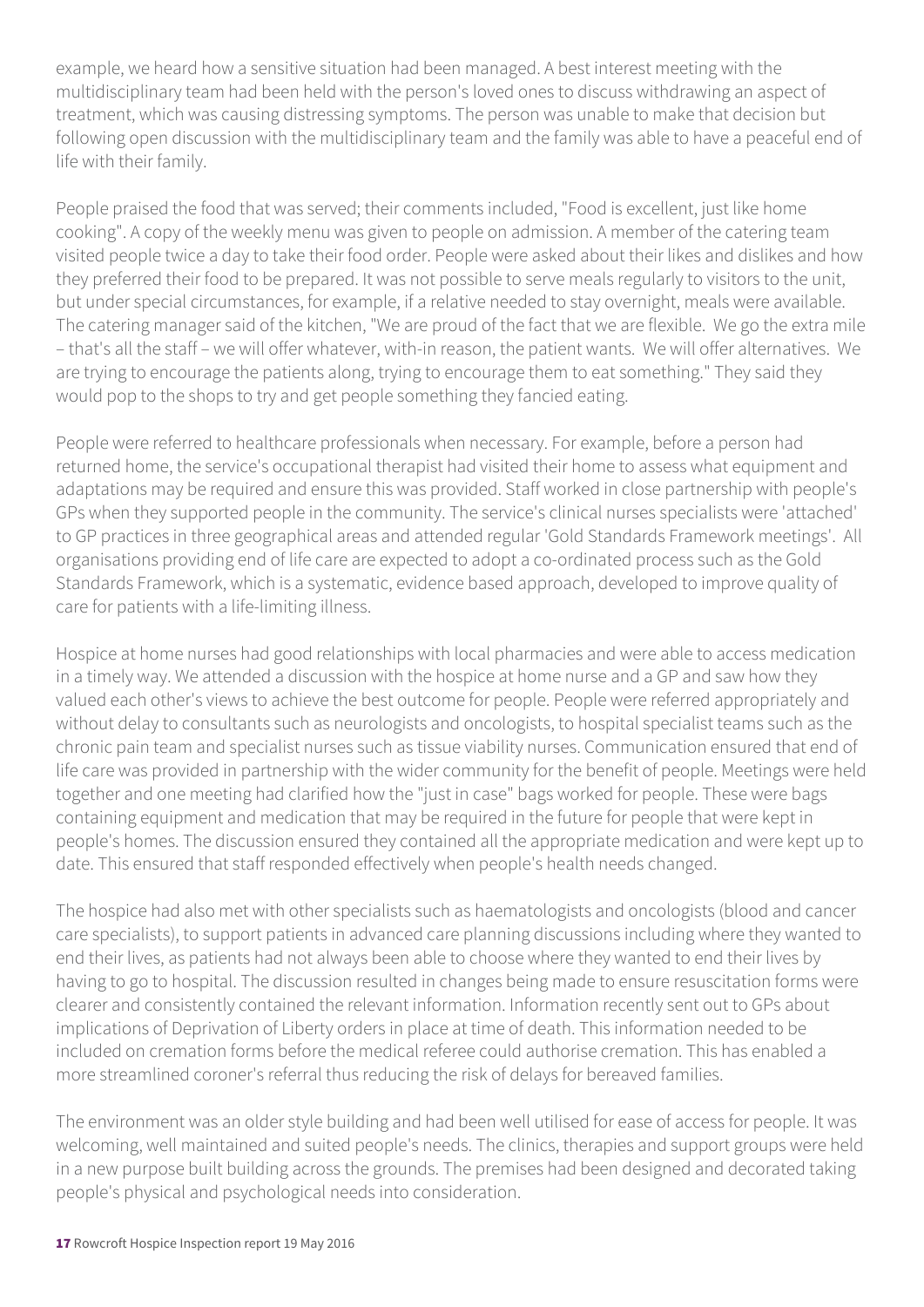The hospice had won a national award for the "Best External Environment" for their inpatient garden. There were 22 acres of unspoilt grounds in the centre of Torquay. The hospice had applied and been granted funding to enable a landscape designer to work with the hospice working group, representatives from the estates, nursing, administration and occupational therapy departments and patients, and created an outside area that was accessible from all the wards. There were facilities for at least three beds to be wheeled outside, along with discrete seating areas for more ambulant patients near to the wards. We heard how people had benefitted from accessing the outdoors. The centrepiece of the terrace was a water feature providing movement, sound and a calming influence. Subtle lighting continued the enjoyment of the garden and water feature area into the night, while ramps from the terrace allowed safe journeys further away from the immediate ward area to other parts of the grounds such as the wild flower meadow, which was previously inaccessible. The judges said, "This is a garden re-design of the highest quality which has radically improved access for palliative care patients to the grounds of the hospice. The design is full of thoughtful touches including ramps for accessibility, the provision of parasols to provide shade, and electricity points so that beds can be wheeled out onto the terrace."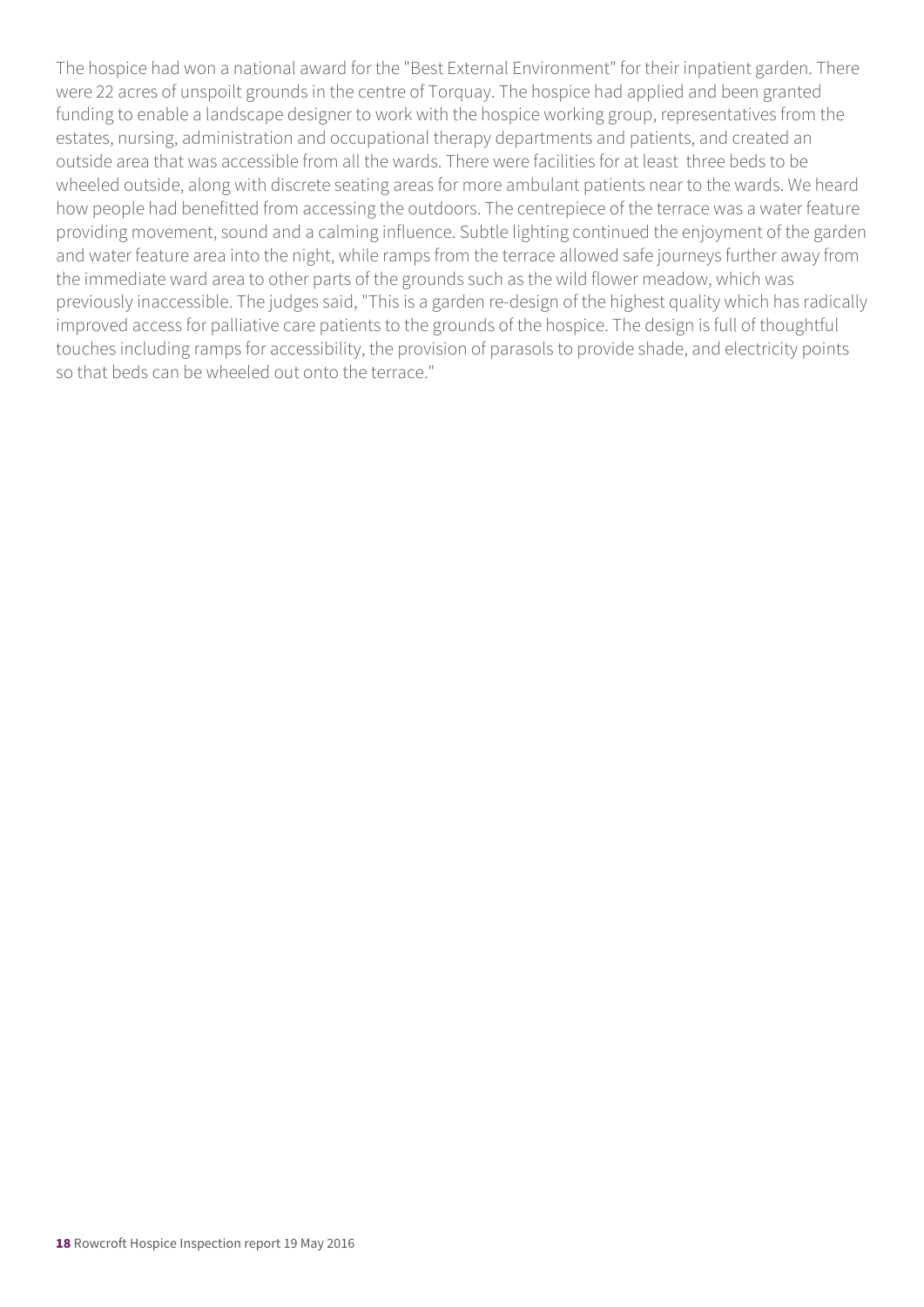# Our findings

All the people we spoke with, their relatives, visitors and healthcare professionals told us how they positively appreciated the service that was provided, and the manner in which it was delivered. All their comments were positive. One person sent us an email saying, "[Person's name] was transferred to Rowcroft and within an hour was peaceful. [Their] whole manner changed and they were no longer anxious or rambling. They were shown excellent patient care and respect. We have nothing but admiration for Rowcroft. The patient is definitely their number one priority. This is not only shown to the patient but the care and consideration for the family was incredible."

Other people's comments included, "The staff are compassionate and caring, they talk to me as an individual and empathise. They believe in what they're doing", "When you come in it's a very calm atmosphere, no noise, I find it whenever I come, it's the ambience. They all seem very committed they care about patients". A relative said, "The [hospice at home] service my family received was absolutely fantastic. A1. From the moment Rowcroft Hospice at Home were involved with my mum's illness I felt such a sense of relief, knowing I was not dealing with it on my own. The staff were amazing and I would not hesitate to recommend the service to anyone. "

We looked at people's testimonies on the iWantGreatCare website. This is a national website which services can sign up to to collect online feedback. The hospice had achieved a five star rating (the highest available). People's testimonies included, "Both my wife and I feel totally supported by the inpatient team and were welcomed back into the fold like old friends. The inpatient team always have time to stop and chat, from the consultants to the housekeepers and, of course, the wonderful volunteers who must be mentioned. I cannot see where there could be any improvement in the care and support provided by the Rowcroft Inpatient Team," and "We have been blown away, wow what an amazing place Rowcroft is, each and every one of them have made such a difference to us for which we will be forever thankful. An amazing team you should all be very proud of yourselves."

Staff were also positive about the care they were supported to provide. A staff member said, "The patients want for nothing." Staff comments included, "The work is really rewarding and makes a vital difference to people's lives", "I love the environment, staff are lovely and kind and have time to spend with the patients" and "It's a wonderful place to work, very special staff who are able to give good care to the patients. It is a privilege as a nurse to be able to give hands on care as a senior." Staff all spoke about how it was a wonderful place to work. Comments were, ""It's the best place I've ever worked" and "I think it is a fantastic place, I've worked in lots of other places and this is the nicest place I've worked from the patient's point of view. They get the best care and from a selfish point of view they really look after you." A quarterly review of the online comments also found the feedback was overwhelmingly positive.

Visitors were welcome at any time. We were also told that if close relatives had been called in and were required to stay at the hospice there was a bed, partners could stay and when possible, beds could be pushed close together.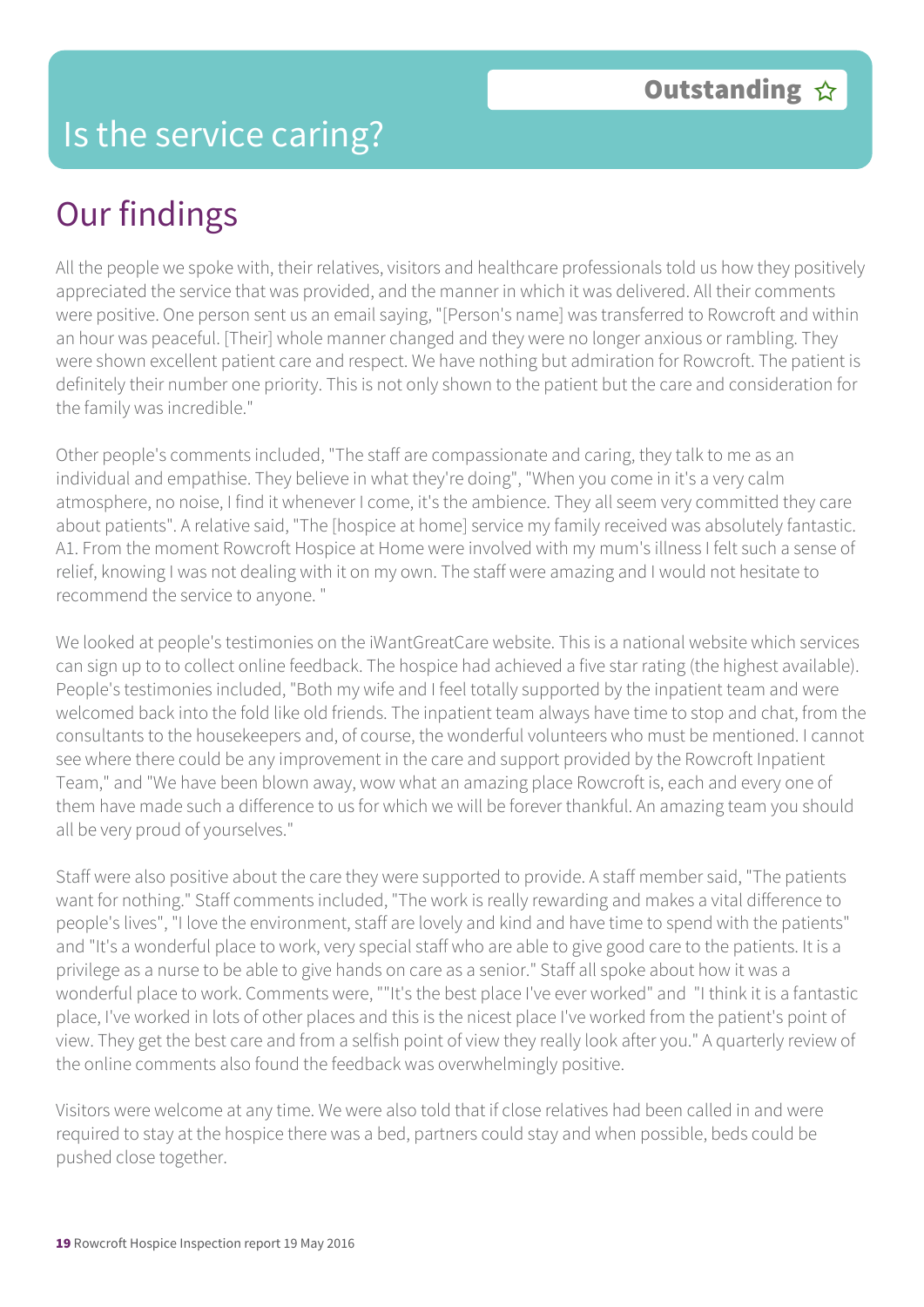There was a homely feel to the service in the inpatient unit. There was a social atmosphere where people were encouraged to chat if they wished and were listened to. Staff were smiling and engaging, they stopped to listen to people and responded to them with genuine interest. Their approach was kind, patient and respectful. They followed people's pace when they helped them and when they conversed with them. There were frequent friendly and appropriately humorous interactions between staff and people who staff addressed respectfully by their preferred names. While we were in the nurses' station a doctor came to discuss a patient with the nurse in charge. The doctor was concerned that visitors were causing them to become agitated. The way both professionals discussed the issue demonstrated their profound understanding of the complexity of personal relationships at a stressful time. They demonstrated their care for the patient and family.

We heard from the registered manager examples of how staff had overcome barriers to go the extra mile for people. One person had a visit organised so they could see their horse. They said in the hospice newsletter, "My family were extremely fortunate that our dear mum was able to spend time at Rowcroft Hospice. She loved going out into the immaculate gardens and seeing the stunning wildflower meadow. We were very grateful to be allowed to bring the dogs in to see mum and this always bought a smile to her face. Rowcroft is a truly amazing place which has managed to provide us with some memories to treasure." Two nurses also told us how wonderful the reunion had been for everyone. They said, "It is nice that we can wheel the patients outside so they can feel the sun on their skin", "I think staff go above and beyond" and "We do whatever it takes. It's the little things that make the difference." Staff had also been able to organise for another person to visit a place with special memories in the country. The person had told the hospice staff, "I was scared of going out but spending a couple of hours chatting with the staff has made a big difference."

There was a chaplain on site who worked part time. They were available for spiritual care of any denomination or belief. Hospice staff were looking at further ways to capture people's spiritual, cultural and religious beliefs. There was a community nurse specialist with a special interest in this role. The hospice also employed an oncology support specialist who worked alongside members of the multidisciplinary team to offer support on psychological/spiritual aspects of care. Staff said, "It is very much whatever is important for that individual, it's not just the physical it's the emotional as well." One person had wanted a particular service. The chaplain was not able to carry this out themselves, but had arranged for an appropriate person to fulfil the request.

The chapel was a calm and inviting area and was tailored for Christianity but could be used by others. Candles were available to light and people were invited to write prayer requests onto small heart shaped paper. One person was able to attend their daughter's wedding which was arranged in the hospice chapel. The family said in the hospice newsletter, "It became clear that [person's name] would not be making the trip for our wedding so just thirty-six hours after first mentioning it to [the chaplain], we were married in the Chapel in front of our closest family. It was a wonderful, joyful day, made possible by the tireless commitment of everyone at Rowcroft to support their patients and their families." There were many other examples showing how caring the hospice staff were in helping to provide care and positive memories for people. One person used to be a professional musician, but hadn't played for a long time. They had been supported by the music therapist so they could play again and had joined the Rowcroft choir.

There was bereavement support for staff and families. Staff were in turn supported by the management team if they experienced emotional difficulties due to the nature of their work and were also able to receive counselling. Staff felt part of a team as their views and opinions were listened to. The staff team had regular meetings. A meeting was arranged for example with a specific agenda focusing on communication skills asking the team to present their ideas at the meeting. Then there was consideration of how to put into practise the team's ideas and make an action plan for implementation and evaluation.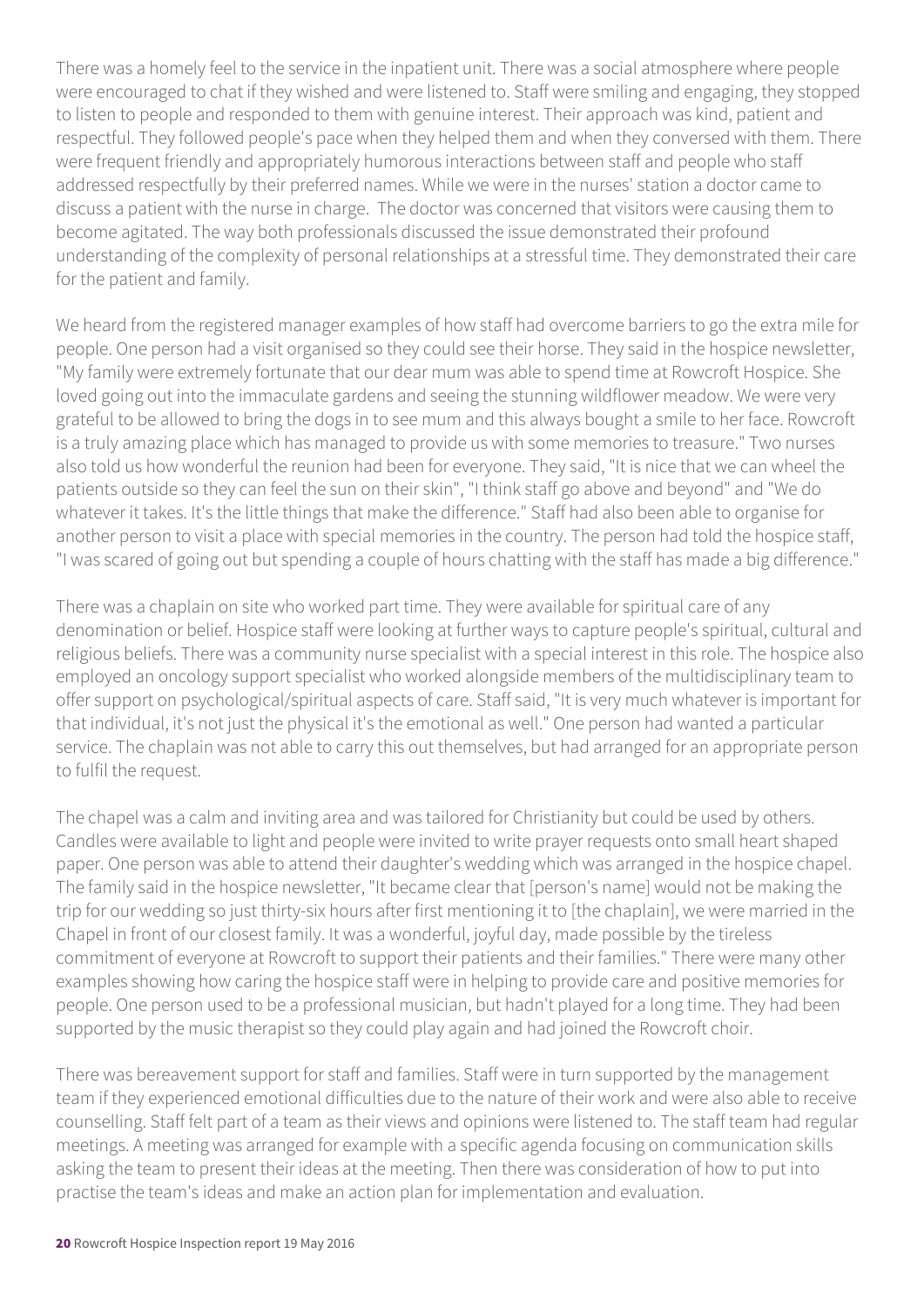Clear and comprehensive information about the service and its facilities was provided to people, relatives and visitors. There was a comprehensive information booklet that included the service's mission statement, the range and nature of services available, the structure of the medical team, Out-patient clinics, how to complain, and a list of information leaflets that were available such as strong medication and driving. The service had an updated website that contained clear, comprehensive information and that was userfriendly.

People were fully involved in the planning of their care, from symptom and pain management to their end of life care. They took part in discussions with staff to express their views, preferences and wishes in regard to their care, support and treatment, and were invited to take part in 'advance care plans'. These plans gave people the opportunity to let their family, friends and professionals know what was important for them for a time in the future where they may be unable to do so. This included how they might want any religious or spiritual beliefs they held to be reflected in their care; their choice about where they would prefer to be cared for; which treatment they felt may be appropriate or choose to decline; and who they wished to be their legal representative. These advance decisions were recorded, effectively communicated to staff and respected. When people had expressed their wish about resuscitation, this was appropriately recorded and staff were made aware of people's wishes. People and their relatives were included in the discussions about the way the risks were managed to ensure people's preferences were considered. The registered manager told us and the chief executive spoke of choice for end of life as most important. They said, "We try to do everything we can to enable people to die where they choose." At a doctor's meeting they discussed one person's care, which needed their wife to be involved with the care and further discussion around treatment. This then happened.

People were supported at the end of their life to have a comfortable, dignified and pain-free death. Each person's wishes were at the centre of the service. Each person in the inpatient unit had a pain management programme. Symptoms control and pain management were discussed with people before any new medicines were administered. Staff said, "There is a lot of good symptom control here. The care is extremely high as there is good nurse to patient ratio". Thought was given various ways to help relieve pain and anxiety. For example, there was a microwave for heat pads to help with pain relief and discomfort, these were easily cleaned, and had timed instructions on them. If used there would be an individual risk assessment completed.

All staff knocked gently on people's bedroom doors, and waited before entering. Bedroom doors were left closed or open at people's request and staff checked regularly on people's wellbeing. Care plans included instructions for staff to follow when helping people with eating, drinking, or with their personal needs. People were assisted with their personal care needs in a way that respected their dignity.

During our visit a person died. We saw their family, and dog, were with them. After the person died the family were supported by staff and given time to talk in the private space available. After the family left, the ward was curtained off so that the deceased could be moved with dignity and privacy. The hospice told us they were able to signpost people to appropriate local community services and this included care for pets. The hospice bereavement service provided pre-bereavement support and a range of one to one and group support for six weeks post bereavement. This was through hospice staff, trained volunteers and counsellors.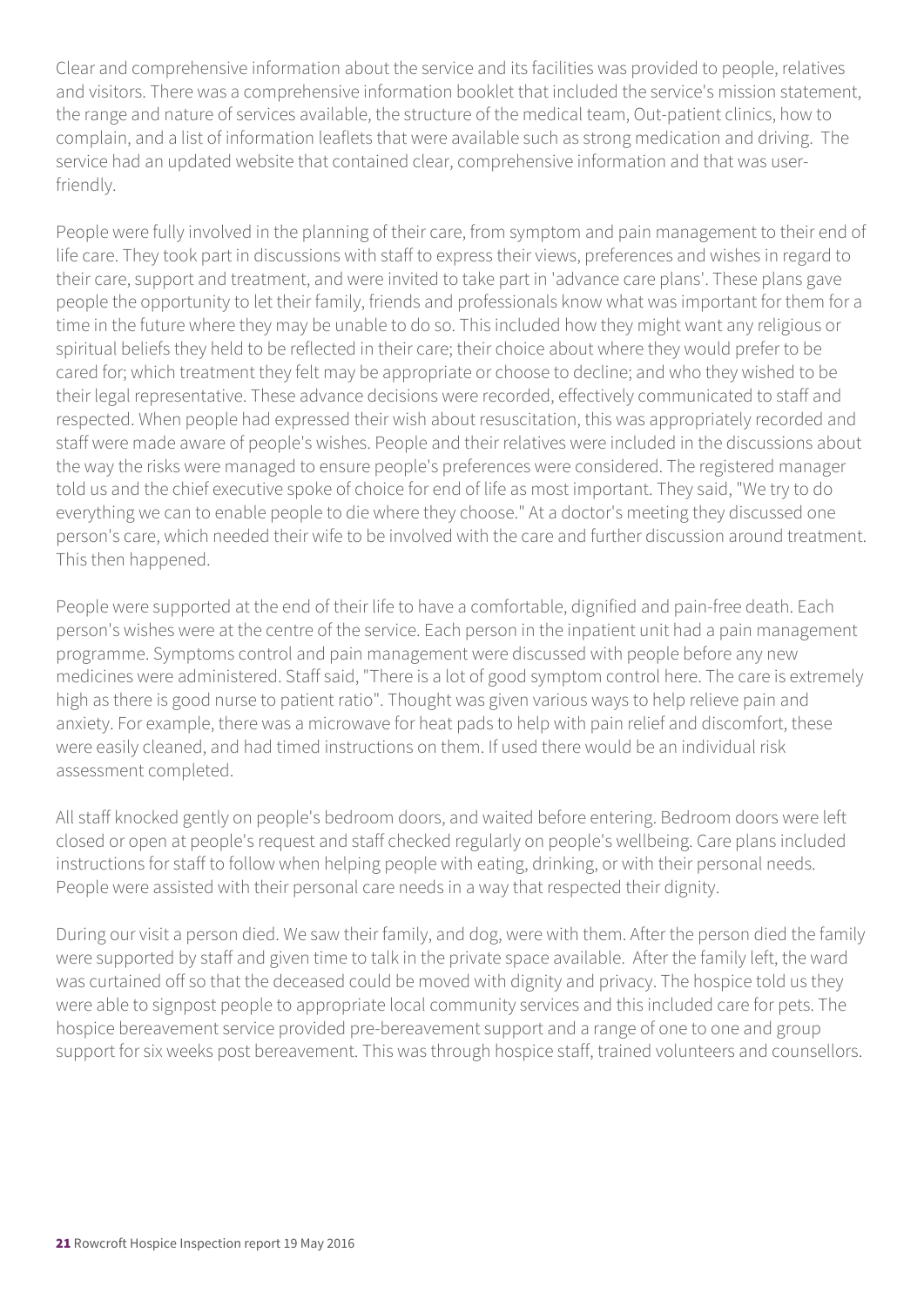### Is the service responsive?

# Our findings

People and their relatives told us that the way staff responded to their needs was, "Fantastic", "So easy" and "Priceless". They felt the Hospice at Home service and community nurse specialists in particular were easy to access and a lifeline for people and their families. People we visited couldn't believe they were able to access such good care and felt strengthened by the support.

There was an extensive collection of testimonies and feedback from people, friends and relatives who expressed how responsive the staff had been to people's needs. All were extremely positive and thanked the staff. For example, "[Staff name] was always kind and compassionate, listening and sharing with me that I was normal in what my thoughts were. The referral process was very quick and effective and very relevant. Thank you." Recent comments on the national review website included, "They are extremely helpful and happy to help in between my appointments", "They have really helped me during a difficult time" and "You make such a difference to many individuals' lives!"

People could be referred to the service by a member of the Rowcroft community specialist team, GP, hospital district nurse and social care teams, care home manager or members of the out of hours healthcare teams. Referrals could be taken 24 hours a day, 7 days a week. The service aimed to respond to urgent referrals within 24 hours. All requests for routine admissions were considered at a daily admissions meeting. One person said that a recent visit had identified they would be better off at the hospice. The admission was very well organised.

The service was clear about their local demographic and what the needs of the local community were and followed national guidelines such as the National End of Life Care Strategy. The aim of the National End of Life Care Strategy is to enable people to die in the place of their choice. Referral to the hospice was usually prompted by the presence of uncontrollable symptoms, major difficulties in adjusting to a terminal illness, or the need for in-patient end of life care. Many people wished to be cared for in their own home. The chief executive said, "For Rowcroft, getting people out of hospital back to their own homes [when they choose] for end of life is a key issue". About 70% of services were provided in people's homes and care homes. In Rowcroft publications the focus was on, "Helping families to stay together for longer and make the most of the time they have together".

The hospice had therefore invested in a Hospice at Home service. This had been expanded due to increased need. The hospice had previously run a day centre but as people were travelling long distances in a rural area, this service had been discontinued and alternative support signposted to other organisations. This service was for people with a prognosis of less than two weeks, regardless of diagnosis, who wished to be in their home in the final days of their life. Their aim was to support patients and their families to achieve their preferred place of care or where there was a sudden deterioration and the person was too unwell to move from their home.

The hospice at home service aimed to prevent unwanted hospital or hospice admission and worked closely with NHS and social care staff in the community, who helped to facilitate rapid discharge to preferred place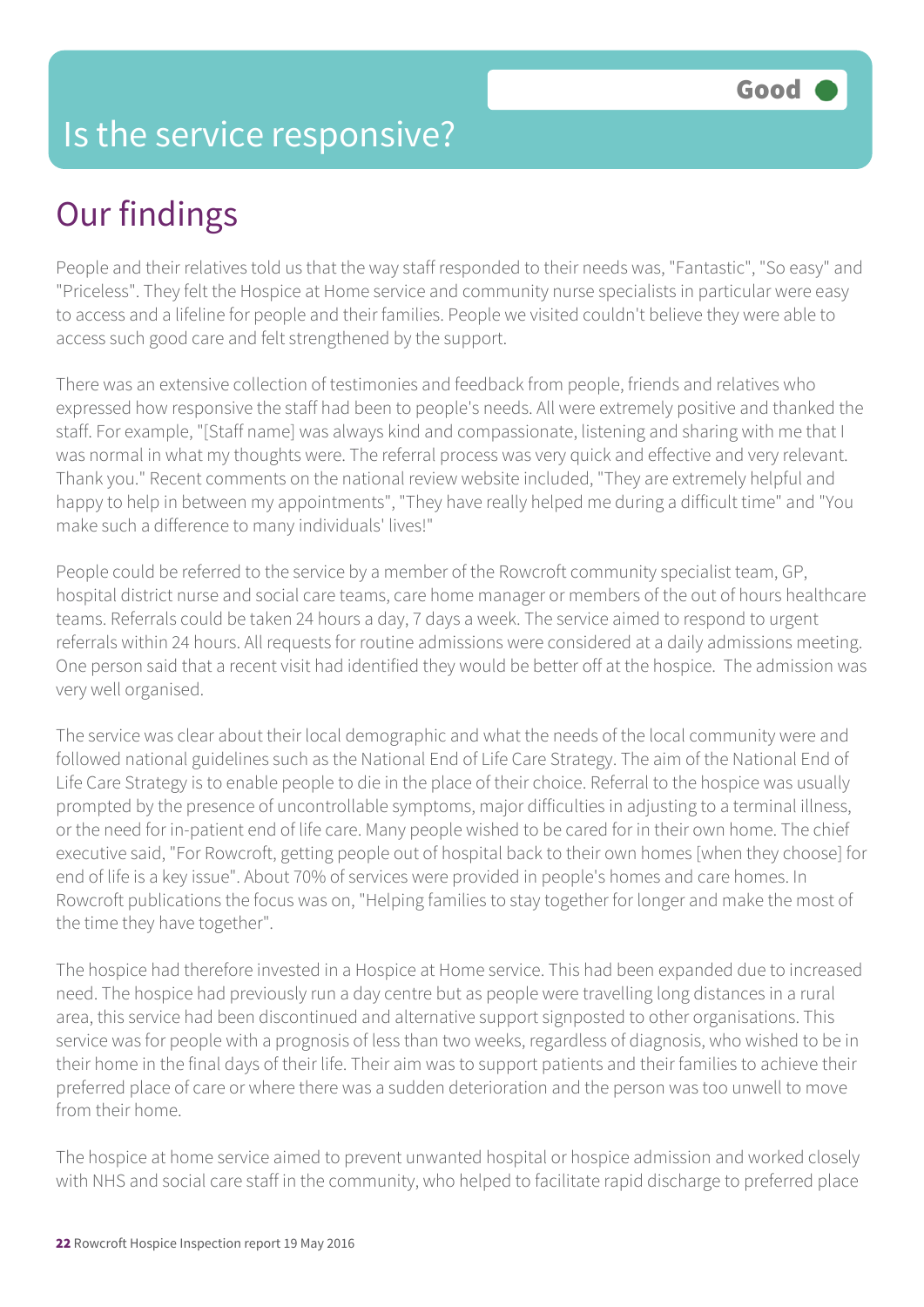of care at end of life. There was a clear referral criteria for all areas of the service and the whole team provided 24 hour care. We heard examples where people had been able to go home for end of life care as they wished and others where prompt symptom control had resulted in a peaceful death in the place people wished to be.

The hospice website also stated, "We are happy to become involved earlier with patients who have learning difficulties to enable us to build trusting relationships with them". All staff had been trained in equality and diversity and the service as a whole had links with the CCG equality and diversity officer. This showed the service was responsive to local need as a whole and also to individual need. Joint visits with a member of the primary health care team could be arranged where appropriate and referrals were through a dedicated contact number including out of hours. The registered manager told us that for the second year, the Hospice at Home service data had demonstrated it was a national leader in responsiveness to the needs of the frail elderly and those people with non-cancer life limiting illnesses.

Rowcroft worked in partnership with other local services. For example, it had been recognised that people could be confused about the services available by Rowcroft Hospice and Macmillan Cancer Support. Rowcroft worked with Macmillan to produce a leaflet "Supporting Devon Together" showing how they worked in partnership together. Macmillan Cancer Support professionals support people with specific cancers and work to improve the provision and co-ordination of cancer and end of life care in the local area. The leaflet stated "Both charities work independently to support people with life-limiting illnesses and ensure that they and their loved ones have access to help, information and services that are timely and effective. At all times both charities believe that their different services should complement one another". This had helped people benefit from targeted support and enabled health professionals in sharing information, to provide a cohesive service in palliative and end of life care.

Hospice staff worked closely with local health professionals in a range of roles from GPs to district nurse teams and domiciliary and care home providers. They had built up a responsive relationship to ensure that gaps in care could be filled. For example, during our visit to a person receiving end of life care at home the nurse was able to quickly arrange for extra personal care hours, follow up visits from the district nurse and ensure the person had all the correct equipment. The district nurse was then able to pick up the equipment while the hospice at home nurse managed symptom control. The GP quickly met with the hospice at home nurse to ensure medication was available. The nurse also had good links with local pharmacies and discussed what medication would need to be readily available. The process was efficient, responsive and focussed on the person and their family's needs.

One doctor told us of a responsive example saying, "the nurses did a fantastic job done with all the team." This had enabled one person to go home and spend their last days in their own bed as they wished. The doctor told us that it was a massive collaboration of the multidisciplinary team, as the person lived on their own. There had been collaboration between the whole unit team, hospice at home, the community care team, GP, out of hours doctors, district nurses and the ambulance service in a timely way. The doctor said, "There is a good relationship between secondary and primary care, social services and local GPs."

Another person receiving care from the community specialist team said, "My situation is rubbish, but Rowcroft make it a lot better." They were being supported to ensure they had enough back up medication and support for the person's carer. Various options were discussed for them to consider such as personal care visits and night sits. The carer told us how they thought they were doing ok until the nurse visited who made things so much better. For example, they now had a regular taxi and were able to go out for respite.

There was excellent communication on a multidisciplinary level. The computer system contained a wealth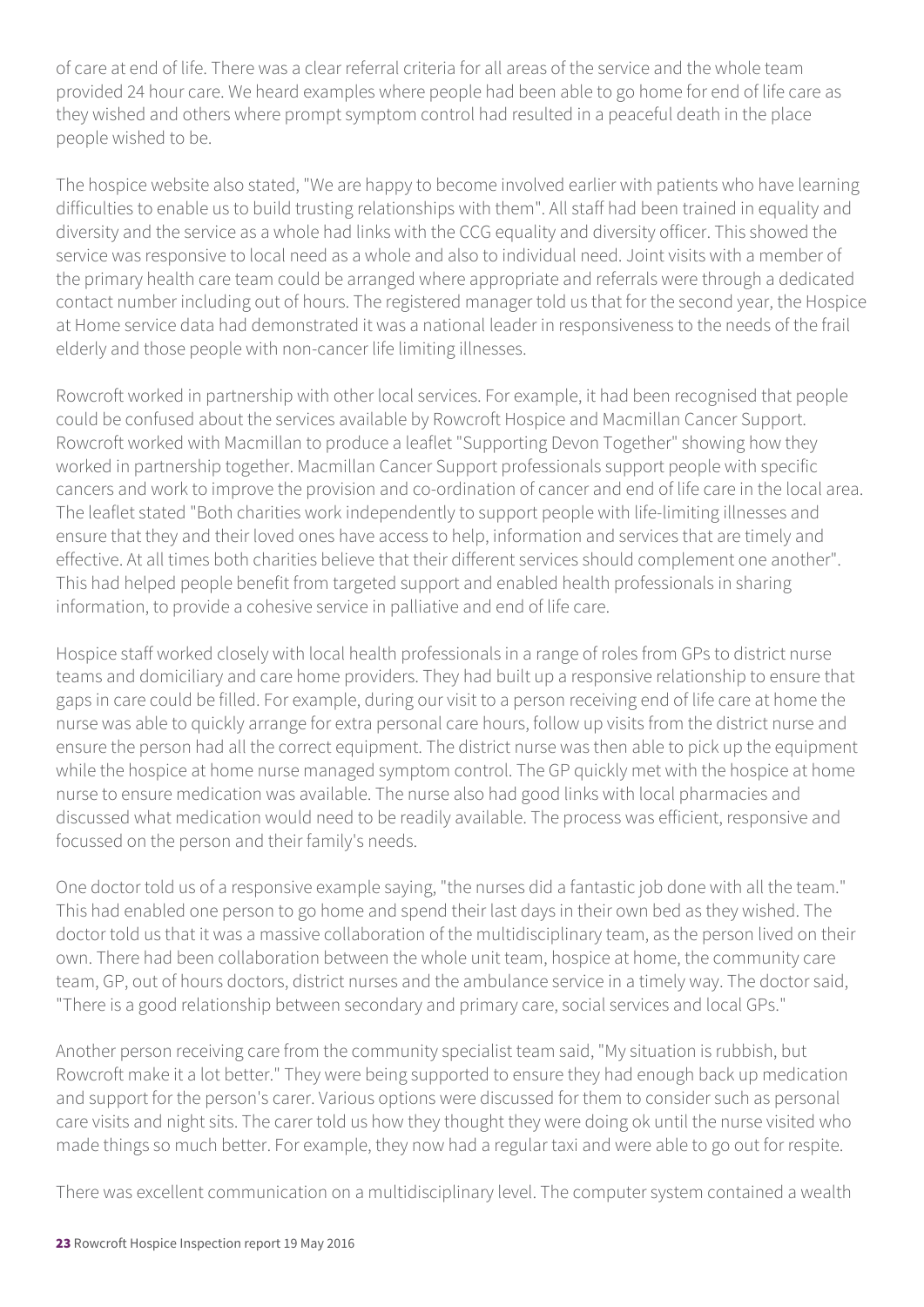of information that was able to be accessed by all staff so they could follow people's journey from diagnosis to being provided care from hospice services. They were able to identify any issues with people attending and had a "toolkit" of support to offer. This meant they had a range of options to offer people that they may not have thought about. The system was constantly reviewed and additions made such as icons to alert people to nutritional allergies. Alerts could be made to inform staff of particular issues such as if people requested not to receive named visitors. This was kept confidential. The electronic system was enhanced by bedside paper care plans on the inpatient unit to enable staff to document practical care more efficiently. These were reviewed every five days or more frequently as required. The handover sheets gave a high-level overview of each patient.

When people remained in the inpatient unit for a short period to have their symptoms managed, there was effective transition management to ensure they received continuity of support at home. Care plans written by inpatient nurses were included in discharge information to inform care given at home. This ensured staff were fully informed of any changes in people's health, medicines or treatment when people moved from one service to another. One person said, "I have a six monthly review of my treatment where it's agreed for the following six months. I can't speak highly enough of my consultant as they always do the very best for me."

People's care and support was planned in partnership with them. Staff anticipated how people felt when planning their care and support. Upon admission in the inpatient unit, and when people received support from the Hospice at Home service, staff sat with people, enabling them to spend as much time as they needed and encouraged them to ask questions, discuss their options and reflect upon them. People felt valued and understood because people and staff worked as a team to ensure each support plan was unique and responded to specific needs. For example, the hospice at home nurse spent time listening to the family who were visibly less anxious by the time she left. They had been able to discuss issues they had not thought about and were reassured that the person at the end of their life was comfortable. The nurse also discussed how and who would inform other family members, and they were able to take on some of these tasks to enable the family to spend time together.

Staff were aware of people's care plans and were mindful of people's likes, dislikes and preferences. Staff knew when a person preferred a late breakfast, a shower in the morning, or that they preferred to sleep on top of their chair at certain times, but staff continued to ask people's preferences as they provided care. For example, one care plan detailed how a person's needs were fluctuating and care was tailored to how they felt throughout the day. A member of staff told us, "The nurses routines try to fit into the patients, we work around them. For example, if a patient wants a bath in the afternoon, they can have a bath in the afternoon. Working around the patient rather than them having to fit into your routine. It is less task orientated here. If someone wants their breakfast later they can have it".

One person said, "I get well looked after by all the staff, they take time to talk to me and listen to what I want. They also support my carer, by warming up his own food which they bring." Another person said, "Even the cleaner knows I've a family member who visits early so they clean around my area first thing" and a relative said, "They know when I visit and greet me. [Person's name] likes it here and so do I."

Admission assessments to the inpatient unit ensured that people received a management plan of their symptoms, emotional and spiritual support, pain relief and specialist care. People were discussed daily in a multi-disciplinary team meeting each morning. The hospice was not a long term placement. If someone was stable enough to be moved they would be. These discussions would be held with the patient and their families. We heard about one person who had an infection. The doctors had discussed with the person what sort of treatment they wanted and what the likely outcomes would be of the various options. The person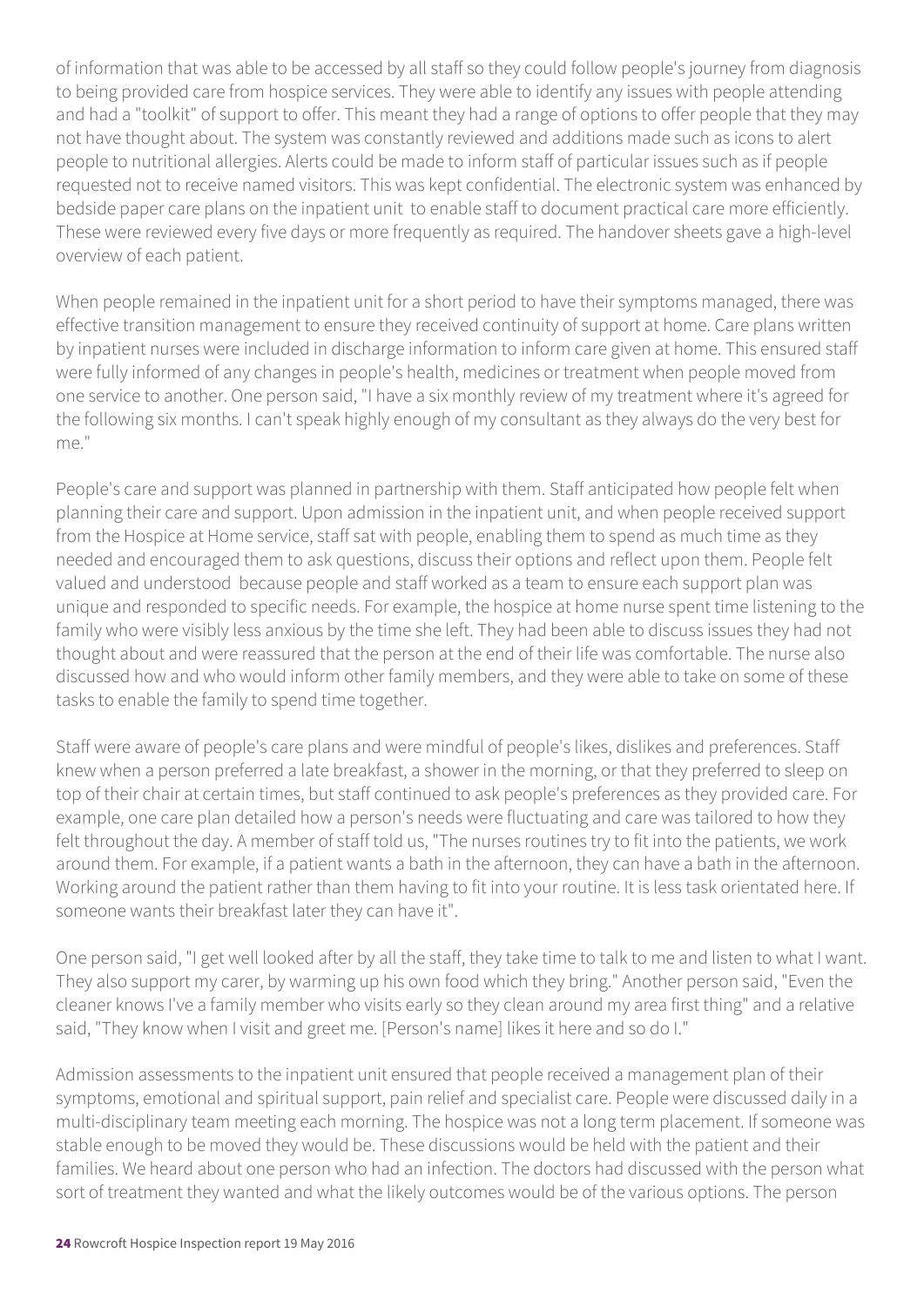was able to take time to consider if they wanted intravenous antibiotics or not. Staff said, "We try to do whatever it takes [to respond to people's needs]." We were told that, although it took some arranging, a mobile dentist was brought in to assess one person's mouth and they provided treatment whilst the person was lying in bed. Following this intervention the person was able to eat a normal diet again with assistance.

The hospice provided an outpatient chronic lymphedema service. The service aims to improve care for all people with chronic oedema by raising awareness of the condition, providing education, support and advice to health care professionals and managing people requiring specialist intervention. The chronic lymphoedema service team had undergone training in Tripudio movement (a gentle exercise to music) specifically for people with chronic oedema and had introduced this to the package of care available.

People were involved in the planning of activities that responded to their individual needs. The hospice inpatient unit cared for people for short periods in an acute setting. There were no long stay beds (for example, some hospices have long stay beds funded by continuing NHS care). This meant that generally people were not well enough in the inpatient unit to be able to participate in organised activities. Therefore, activities were more based on therapeutic methods. Attention was paid to people's individual social and psychological needs.

A range of therapies were offered such as massage, aromatherapy, acupuncture, reflexology, reiki, relaxation techniques and mindfulness based stress management for patients, carers and bereaved relatives. The therapies were adapted to suit the needs of each individual. The team of therapists, which included paid staff and volunteers, worked across the whole service, the inpatient unit, outpatients, in the community and in outreach centres. Up to six therapy sessions were offered, free of charge, with the aim of enhancing relaxation and improving quality of life. These may aid symptom control and relieve stress and tension. Therapies took place in the inpatient unit, in the music and art studio and in peoples' homes. We saw the music therapist in the inpatient unit corridor playing classical guitar music, this was unobtrusive and relaxing to listen to. Some volunteers visit to play the piano and harp. There was also an art work scheme which enabled the units to display a variety of local art work, which was changed regularly.

The service took a key role in the local community and was actively involved in building further links. The hospice maintained a high profile in the community and was regularly prominent in the local press through fundraising events. Links with the community were actively sought and encouraged by the leadership team. For example, a fundraiser "colour run" had been organised to celebrate the opening of a new link road. Volunteers and staff contributed to the planning of events. This raised awareness of the hospice services available, promoted donations to benefit people and helped to reduce any stigma.

People were proactively encouraged to give feedback about the service. For example, using the national website iWantGreatCare. There were many comments posted and the recent feedback showed a five star (the highest achievable). The website feedback was reviewed monthly with the staff team including any staff mentioned by name. This was to celebrate excellent practice and to reflect and improve on areas identified as required as requiring improvement. The feedback was overwhelmingly positive. A result of the feedback, the ward clerk designed an interactive board to display comments and feedback to all staff and visitors on a monthly basis. Additional feedback was actively sought about every aspect of the service and people, their visitors and staff were invited to make suggestions using a comments box displayed in the entrance. Where two people had made negative comments, these were both contacted directly offering to meet and discuss the situation. One family took up the offer and had a conversation with the team, which proved to resolve their concerns. The other individual did not respond. No further action was required.

On-going satisfaction surveys were carried out and responsive action was taken to address shortfalls that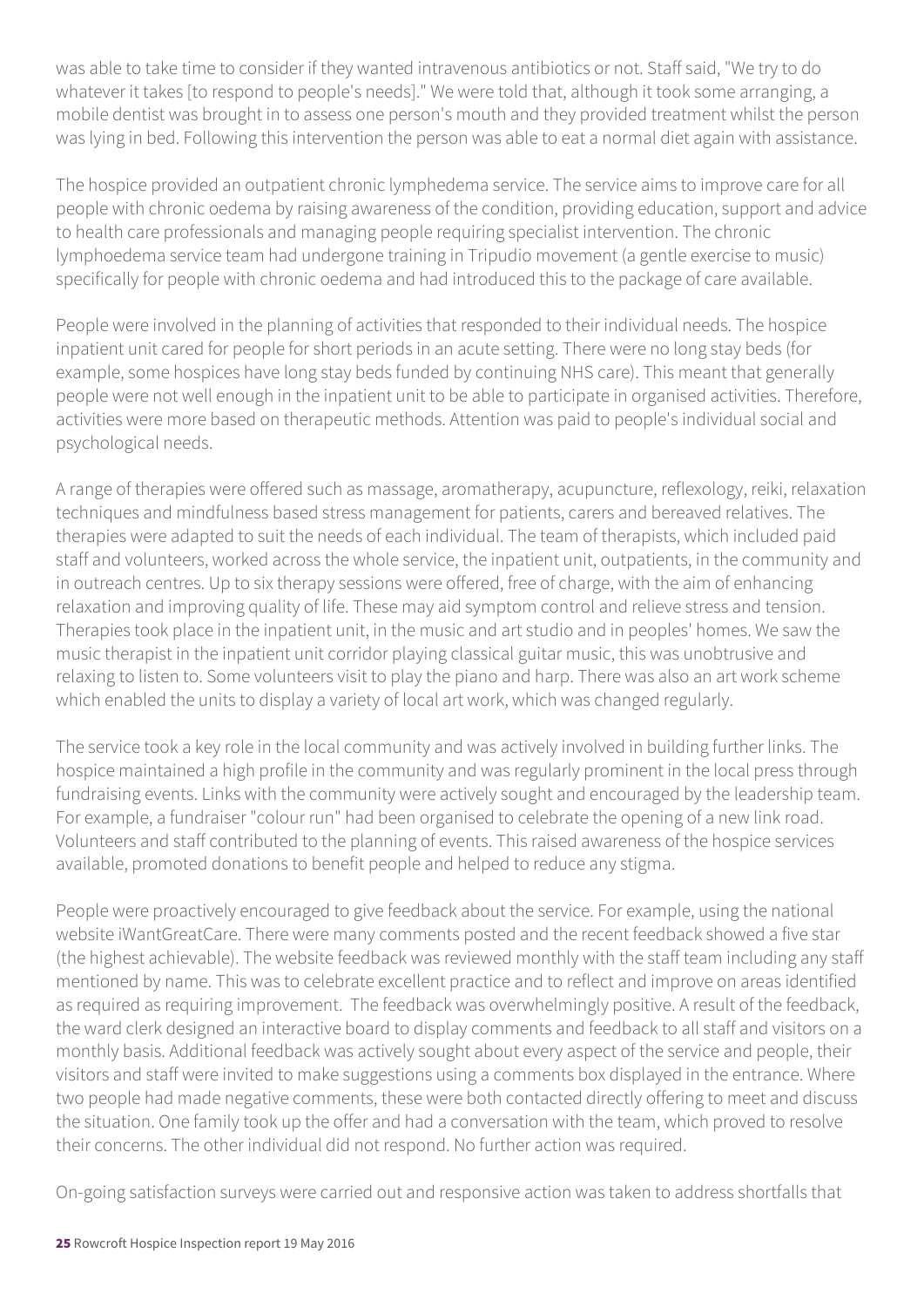were identified as a result. For example, one response had resulted in an investigation. Recommendations and learning had been achieved resulting in additional staff training in communication with extra training modules being developed. Senior staff were working more closely with more junior staff in making appropriate judgements towards the end of life with people and a nurse had been to another hospice to learn and share systems and ideas.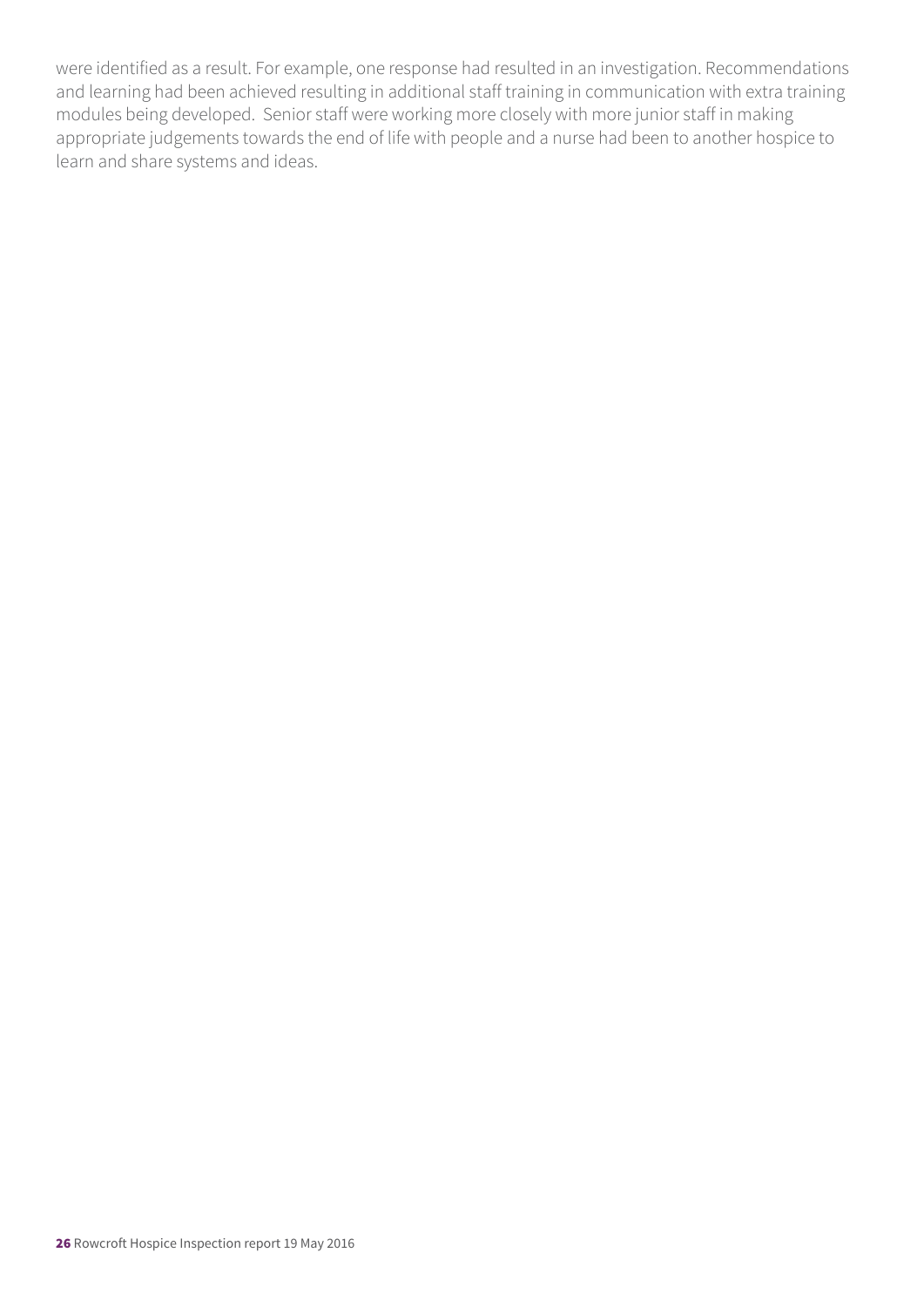# Our findings

There was an open and positive culture which focused on people. This was reflective of the outstanding leadership and management of this service. People received care and support by staff who upheld strong values about person-centred care, and positive connections were promoted that enhanced their experience of the service. People were placed at the heart of the service and the registered manager led by placing emphasis on continuous improvement in all aspects of their care. They had a plan to drive improvements in the service and worked in partnership with other organisations to that effect. People's feedback about the way the service was led said, "I cannot fault the management, they are spot on. I feel I can go to them with anything, they are very supportive." Relatives told us, "There are no improvements to be made."

There was an effective leadership team that oversaw the running of the service, that included a chief executive (the provider), the registered manager, who was the director of patient care, and other department and clinical directors. They had particular experience and expertise in leadership, nursing and palliative care. The registered manager had also been awarded an Honorary Assistant Professorship at the University of Nottingham. These awards are given to distinguished practitioners in their fields who collaborate in research and strengthen ties between universities and those engaged in practical experience. This benefitted people in a number of ways. For example, providing opportunities that would not otherwise be known, to take part in research projects. For example in 2015 the hospice staff used a training course developed by the faculty, which was delivered to people supporting lay carers enabling them to have a better understanding on how to support patient carers. Another research project was to take part in piloting a new DVD training tool with real patient/clinician conversations to enhance communication skills training. This training enabled hospice and healthcare community staff to improve their skills in communicating with patients and their families. The registered manager also shares their knowledge with staff and recently gave a lecture to staff on leadership and management in end of life care. A research proposal for funding to test an 'advance care planning brief intervention' is in progress. If funded, the registered manager said this will have a significant impact on patients across the locality as it will provide a tool that can be used to train all general nurses/doctors to use, giving more patients the opportunity to plan ahead for their future and be involved in decisions about their care.

The registered manager was open and transparent. They consistently notified the Care Quality Commission of any significant events that affected people or the service. All the staff we spoke with told us they had confidence in the way the service was managed. Staff praised the provider and the leadership team for their approach and consistent, effective support. They said they could come to the registered manager, provider or any of the service managers for advice or help. All of the staff we spoke with told us they felt valued working in the service, and felt motivated to maintain high standards of care. The registered manager worked shifts in the inpatient unit and stepped in to deliver nursing care to people when there were unexpected shortages of staff. The registered manager took an active part in monitoring standards of practice. The staff told us they were inspired by the registered manager's examples and values.

Staff reported that the registered manager was good and supportive. Comments included, "I think it is a wonderful place to work, and I absolutely love it", "I thought it would be a sad place to work, but it's not a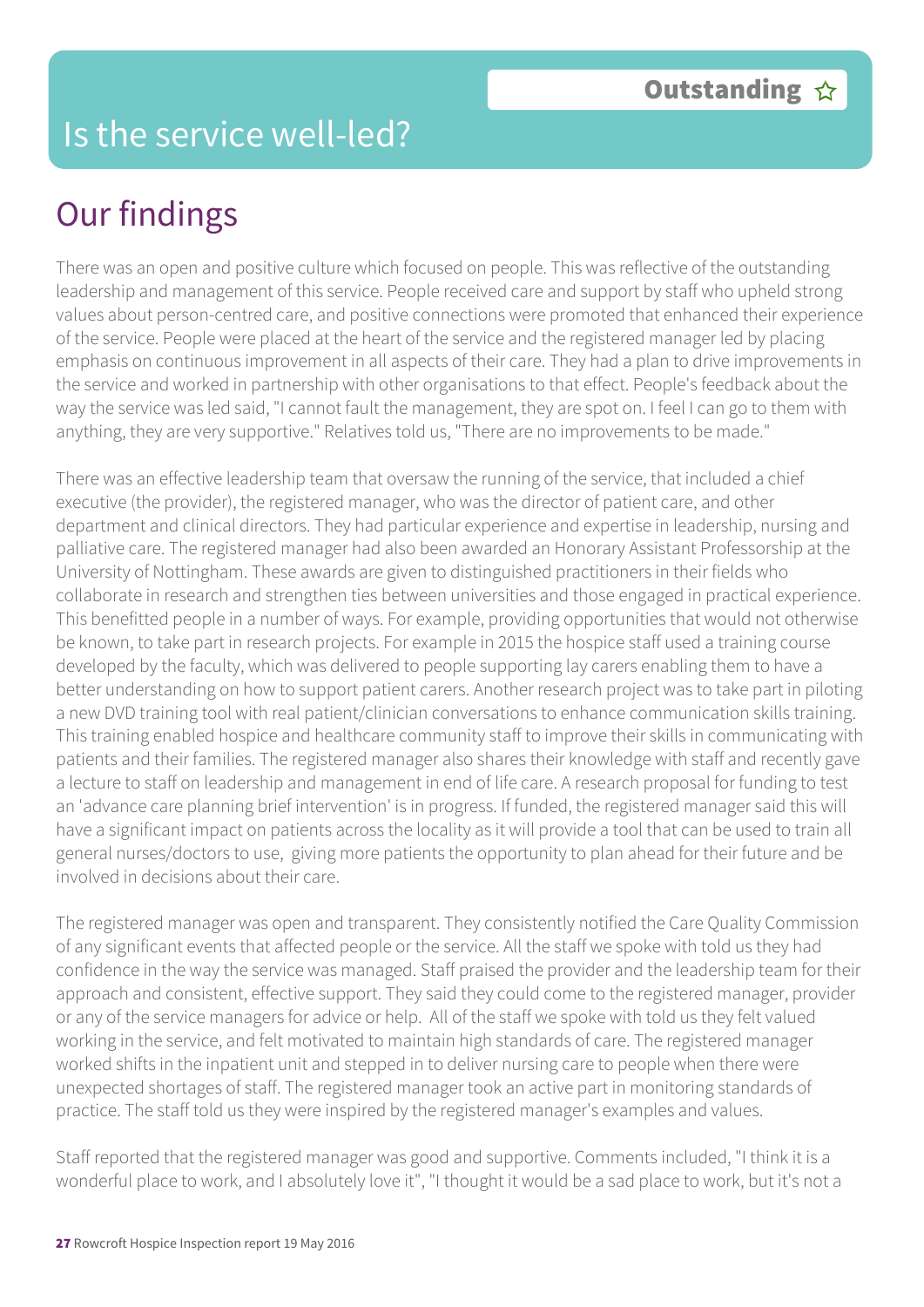sad place. There are the sad moments, you'd not be human but on the whole it's a good place and lovely. It's supportive and warm" and "It is a privilege to work in a team where people are people not just patients. Each person is treated as an individual, so to be part of somewhere that can accommodate that is a privilege. People tell me that it is a relief to be somewhere where staff speak to you rather than at you. It is very noticeable the difference". One member of staff said that this was the job for them "Due to the support we give to each other and the standard of supervision and support we get from our managers and the support with our training."

Staff commented on how well they felt listened to and supported by management. There was a culture of collective responsibility between teams and services, which was evidenced at the handover meetings. Staff stated they were able to raise concerns including whistle blowing through a range of channels. We saw how this was taken seriously and how a recent whistleblowing challenge resulted in an investigation and recommendations which were actioned.

Staff representatives attended staff communication and consultation groups to share ideas, consult on changes and discuss challenging issues. The chief executive offered regular lunches and invited named staff to "We Lunch, I Learn" sessions, which helped different staff teams mix with each other and did a management "walkabout" on the inpatient unit monthly to meet staff. Issues raised from these sessions included, whether vending machines would be useful for families and to ask what issues arose on the unit. Staff told us they received compliments from managers which they valued and said, "Yes, I am valued. Staff thank me and praise me, we also have a debrief with the senior nurse on duty if we have had a difficult day. She also stated that "The doctors also value my contribution and ask my advice, we have real team meetings." Another staff member said, "Everybody works together as a team, everybody brings something to the team. You are heard and listened to."

The service was forward thinking and constantly looking at ways to improve the service for the local community and in a wider sense improving end of life care as a whole. Rowcroft's mission included, "Believing we have a duty to influence the national agenda on end of life care" and there were many examples of this. The hospice had carried out a "Patient Care Services Capacity and Demand Initial Study" which provided a summary of information on service capacity to meet the current and future demands for their services. These looked set to increase and the hospice had set out what it predicted the challenges would be and how to meet them. The chief executive had presented a report in person for the national enquiry into end of life care to the Health Select Committee in parliament to discuss how end of life care looked for the future. They had also attended the national Hospice at Home yearly conference for information sharing. This helped to raise awareness of the increasing needs for end of life care in the community as a whole and assist with funding. The hospice was constantly discussing improvements for the future. For example, there were plans to increase the single rooms and make the chapel a more multi-faith space. The chief executive was clearly passionate about the work they did and proud of the staff team. They told us how pleased they had been to see a housekeeper sitting with a person looking at their photos, a clear example of putting people first before tasks. Their ethos was, "The best end of life care is shared care." This was evident throughout the service.

The chief executive was a member of the "Joined up Cabinet", a team of providers working together with the clinical commissioning group (CCG) to further integrated working. We heard of good examples of this in practice such as work benefitting people in their care relating to consistency of resuscitation documents and effective provision of 'just in case' boxes. The director of patient care and clinical director met regularly with the End of Life Clinical Pathway Group looking at wider quality and service developments in end of life care.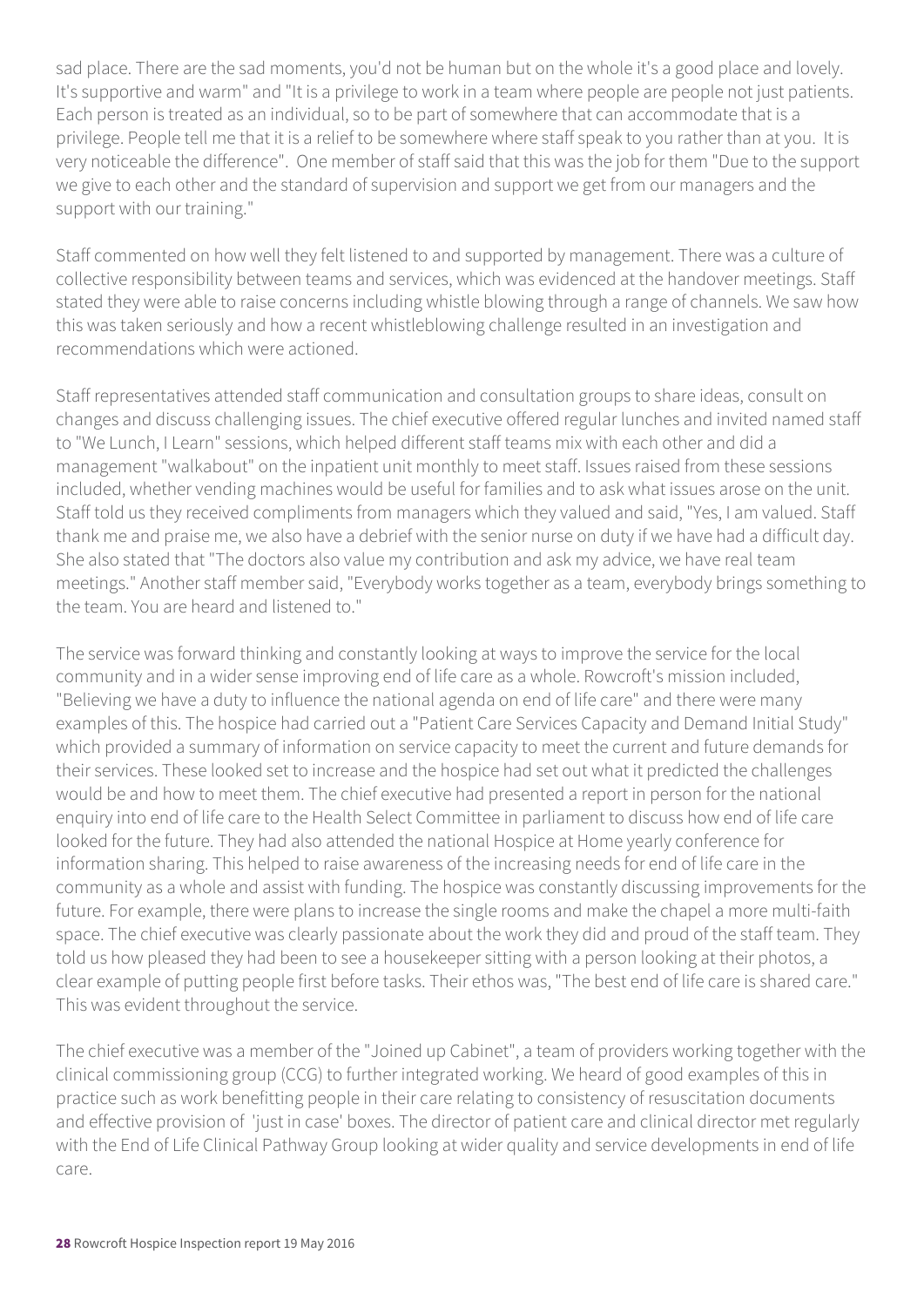With the expansion and projected need for the Hospice at Home service the service had recognised that investment in training non medical staff (nurses in the community) to prescribe medication would benefit people. They had shown how this would have a better outcome for patients to reduce delays in accessing medication to manage symptoms. One community registered nurse had now undertaken over 100 prescriptions to manage symptoms for people at home, without the need to get a prescription from the GP, therefore saving time. Another registered nurse was about to qualify and two more were being trained.

The service liked to offer opportunities for a wide range of careers. They ran an apprenticeship scheme where people worked at the hospice whilst on an accredited course. For example, the community secretary was a business apprentice and other staff in finance and fundraising. This helped to ensure a good quality of staff from different disciplines. Staff said, "The hospice feels it wants to also give people a chance to grow into a position."

There was an extensive programme of clinical audits to check that quality of care and best practice were maintained. Where appropriate, audits were discussed with the clinical management team, a clinical governance committee and the board of trustees. Audits of incidents were discussed at clinical governance committee meetings to explore how risks could be further managed. We saw the Rowcroft hospice annual audit programme. This included co-ordination of care, audits of consent, bereavement support and access to external health professional notes. For example, actions had been taken to improve the documentation of spiritual/cultural and religious aspects of the care plans to improve person centred care.

They were also pro-active in instigating audits based on national guidelines and up to date legislation. An audit of how the hospice managed people living with dementia was carried out and attention had been paid to appropriate signage and flooring. A recent audit of medical gases was instigated by the service following new national guidelines, and had resulted in relocation of storage areas with improved accessibility. Another audit had resulted in clearer guidelines and responsibility for assessing mental capacity to ensure care plans included this assessment by doctors in a timely way.

The hospice used a benchmarking system which was a collation of information such as pressure sore occurrence and falls in comparison with other hospices in the south west. This showed the hospice had had a higher occurrence of pressure sores. This prompted a "deep dive" investigation which resulted in a finding of variable reporting, meaning that some sores had been included which were not pressure sores. Consequently training was provided for staff by the tissue viability team at the hospital to ensure staff were reporting and identifying possible wounds effectively. Staff were now more aware of how to manage "moisture wounds" for example. They further monitored how the service was doing and highlighted what other improvements could be made. Staff had also commenced a secondment with Hospice UK, which enabled them to share the benchmarking inpatient safety matrix nationally. There were now 100 plus hospices sharing comparable data. The quality and patient safety committee discussed a wide range of topics. For example, an antimicrobial stewardship programme ) to address antibiotic resistance was being discussed with the pharmacy committee. They had also noted the incidence of pressure sores was reducing and how .

Some audits were carried out regularly to ensure compliance with the National Institute for Health and Care Excellence (NICE) Quality Standards for End of Life Care that defines clinical best practice. NICE provides specific quality statements and measures to provide service providers with definitions of high-quality care. Such audits to measure how the service performed were completed either monthly or quarterly, were documented and used effectively to monitor the quality of the care provided. They included community team referral times (urgent and non urgent) and assessment times following referral, which had improved.